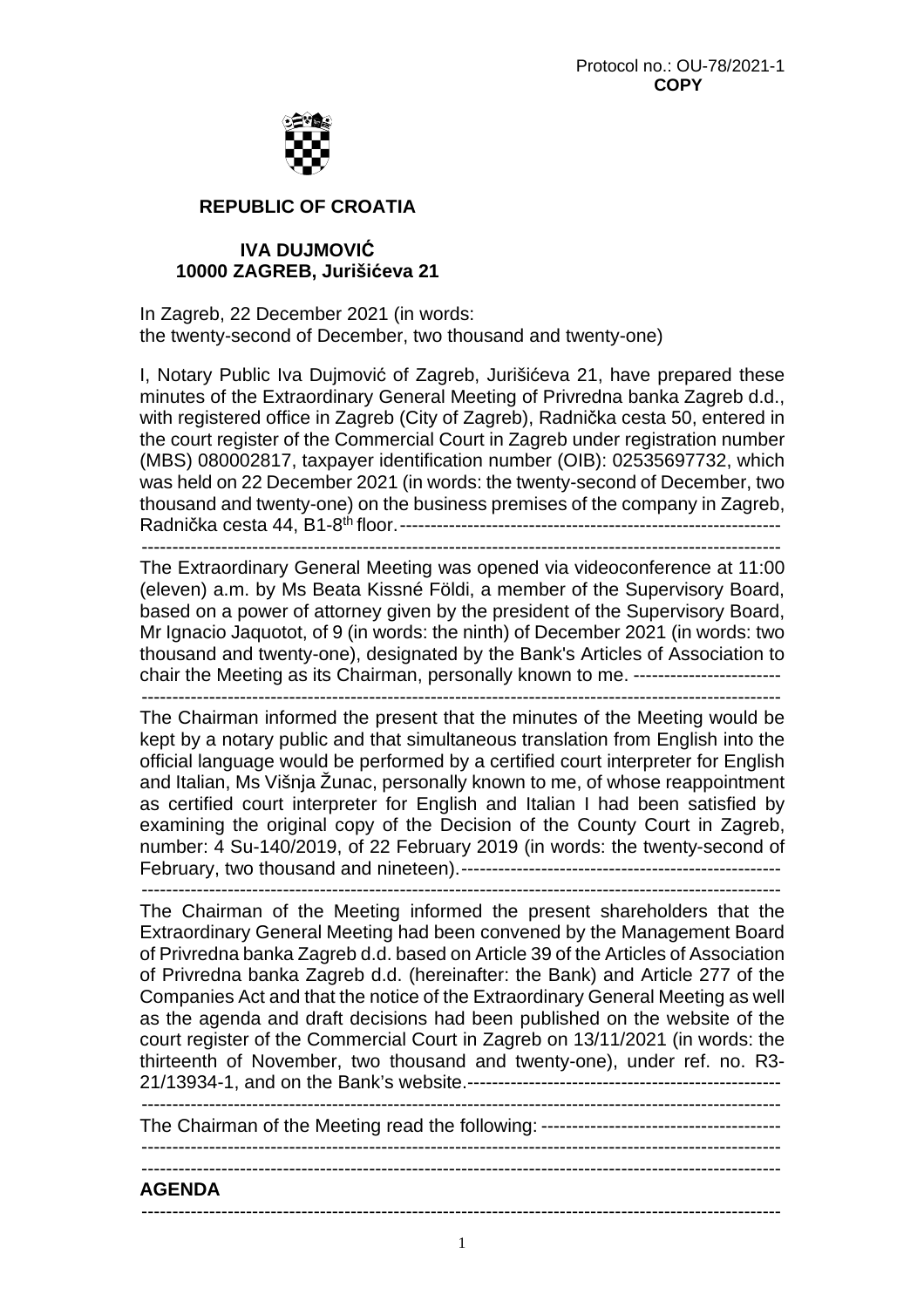-------------------------------------------------------------------------------------------------------- 1. Policy on the target structure of the Supervisory Board of PBZ d.d. and on the suitability assessment criteria -------------------------------------------------------

- 2. Decision on the suitability of candidates for members of the Supervisory Board of the Bank and the collective suitability of the Supervisory Board of the Bank ---------------------------------------------------------------------------------------
- 3. Decision on the election of two members of the Supervisory Board of the Bank -------------------------------------------------------------------------------------------

--------------------------------------------------------------------------------------------------------

Draft Decisions: ---------------------------------------------------------------------------------- --------------------------------------------------------------------------------------------------------

--------------------------------------------------------------------------------------------------------

Ad 1) The Management Board of the Bank puts forward before the Extraordinary General Meeting of the Bank the proposal to adopt the following --------------------------------------------------------------------------------------------------------

--------------------------------------------------------------------------------------------------------

## **POLICY**

**on the target structure of the Supervisory Board of PBZ d.d. and on the suitability assessment criteria** 

--------------------------------------------------------------------------------------------------------

1.Introduction ------------------------------------------------------------------------------------ --------------------------------------------------------------------------------------------------------

Pursuant to the provisions of the Credit Institutions Act, Decision of the Croatian National Bank on the assessment of the suitability of the president of the management board, member of the management board, member of the supervisory board, and key function holder in a credit institution, Decision of the Croatian National Bank on governance arrangements, Guidelines EBA on the assessment of the suitability of members of the management body and key function holders, European Commission Delegated Regulation (EU) 2016/438 of 17 December 2015 supplementing Directive 2009/65/EZ of the European Parliament and of the Council with regard to obligations of depositaries, and the Anti Money Laundering and Terrorism Financing Act, this Policy hereby prescribes: -----------------------------------------------------------------------------------------

- the target structure of the Supervisory Board of the Bank with respect to the nature, scope and complexity of the Bank's operations, its risk profile, and business strategy, ---------------------------------------------------------------------------
- detailed criteria for members of the Supervisory Board, including -------------
- their specific competence, adequate knowledge, skills and experience to perform their functions ---------------------------------------------------------------------
- requirements regarding initial and ongoing education ---------------------------
- requirements regarding the commitment of the Supervisory Board members to performing their functions, and analysis to be carried out by the Bank for the purpose of determining if the candidate can devote enough time to performing his/her duties ------------------------------------------------------------------
- situations, relationships and circumstances that are or may constitute a conflict of interest, measures for resolving conflicts of interest or measures for managing and mitigating potential conflicts of interest-----------------------
- requirement for facilitating diversity within the Supervisory Board, and ------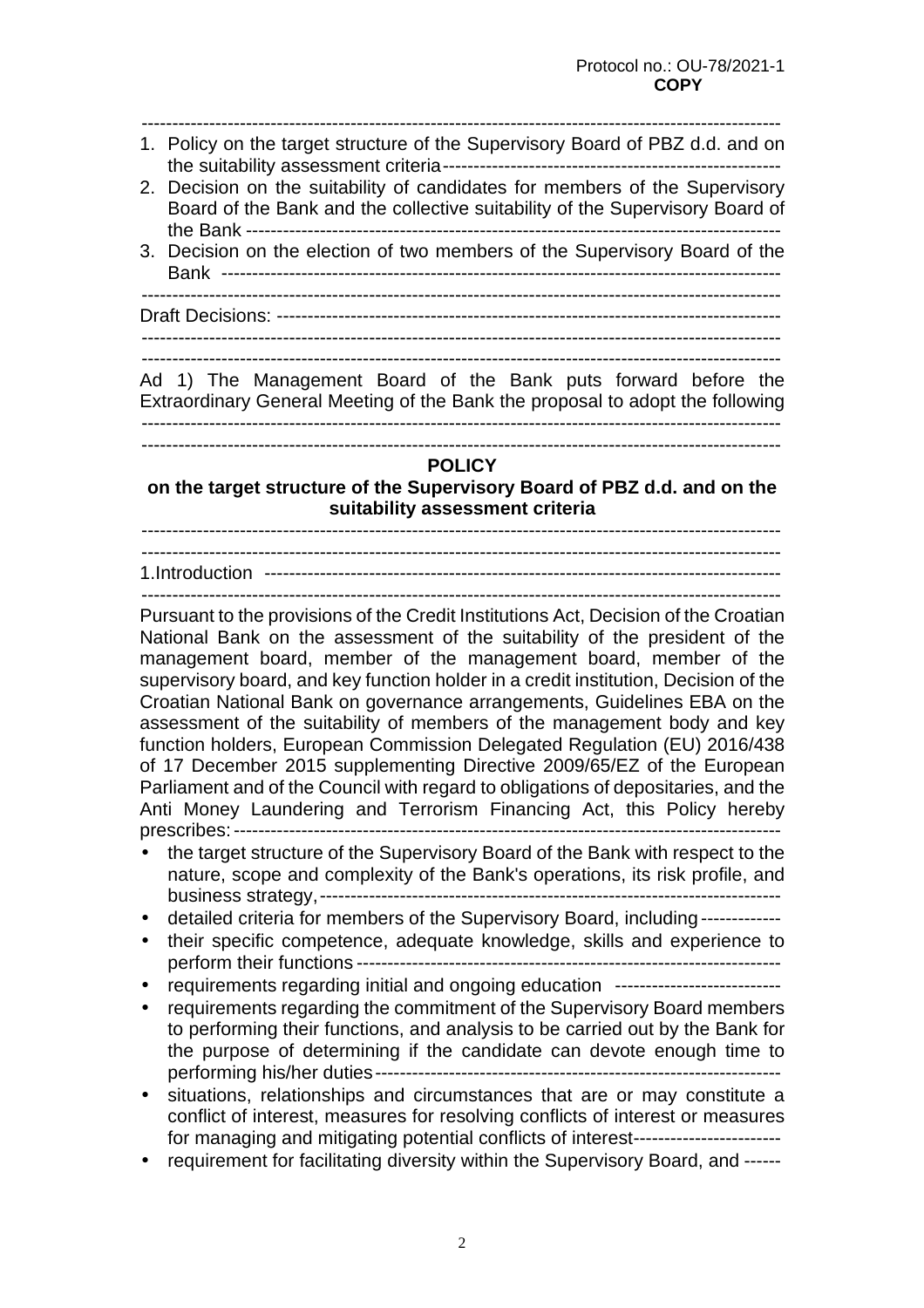• succession plans, policies and procedures of the Bank listing appropriate actions to be taken with regard to sudden or unexpected absences or departure of a member of the Supervisory Board. --------------------------------- --------------------------------------------------------------------------------------------------------

The suitability of members of the Supervisory Board shall be assessed in accordance with the Policy on the assessment of the suitability adopted by the Management Board, with the consent of the Supervisory Board, pursuant to the Decision on the assessment of the suitability of the president of the management board, member of the management board, member of the supervisory board, and key function holder in a credit institution made by Croatian National Bank. ------------------------------------------------------------------------ The Bank is in any case fully dedicated and obliged to ensure that the members of the Supervisory Board meet the conditions for membership in the Supervisory Board at all times. --------------------------------------------------------------- -------------------------------------------------------------------------------------------------------- -------------------------------------------------------------------------------------------------------- Definitions ------------------------------------------------------------------------------------------ -------------------------------------------------------------------------------------------------------- For the purposes of this Policy the following terms shall have meaning as described below: --------------------------------------------------------------------------------- 1) "procedures" means: ----------------------------------------------------------------------- investigations, criminal prosecutions and criminal proceedings; and -------- proceedings that preceded a judgement with final force and effect, final enforcement measures or minor offence and administrative sanctions. ----- 2) "connected persons" with the person being assessed are: ----------------------- - immediate family members -------------------------------------------------------------- - a legal person in which the person or a member of his immediate family has a qualifying holding, and ------------------------------------------------------------------- - a legal entity in which the person or a member of his immediate family is a member of senior management or is a member of the management board, supervisory board, board of directors or executive director --------------------- 3) "significant business relationship" means a business relationship which meets any of the following criteria: --------------------------------------------------------- total liabilities of members of the Supervisory Board and persons connected with them towards the Bank, its parent company or subsidiary, its clients and other credit institutions domiciled in the Republic of Croatia or branches of credit institutions from other Member States or third countries higher than their total claims and investments in the Bank by an amount exceeding2% of the share capital of the Bank , but not lower than HRK 3,000,000.00; ■ Bank or a person connected with the Bank has a holding in the initial capital instruments exceeding 25% of the initial capital of an undertaking controlled by a member of the Supervisory Board an undertaking connected with a member of the Supervisory Board derives most of its income from the provision of services to the Bank 4) "conflict of interest" for the purposes of Article 38, paragraph 1, item 3 and Article 45, paragraph 1, item 3 of the Credit Institutions Act are circumstances described under item 3.6 of this Policy whereby the Bank cannot ensure independence of mind of the candidate. --------------------------------------------------- 5) "candidate" means a person of whom the Bank assesses suitability or has

submitted the request for prior consent with regard to the appointment to the function of a member of the Supervisory Board. ----------------------------------------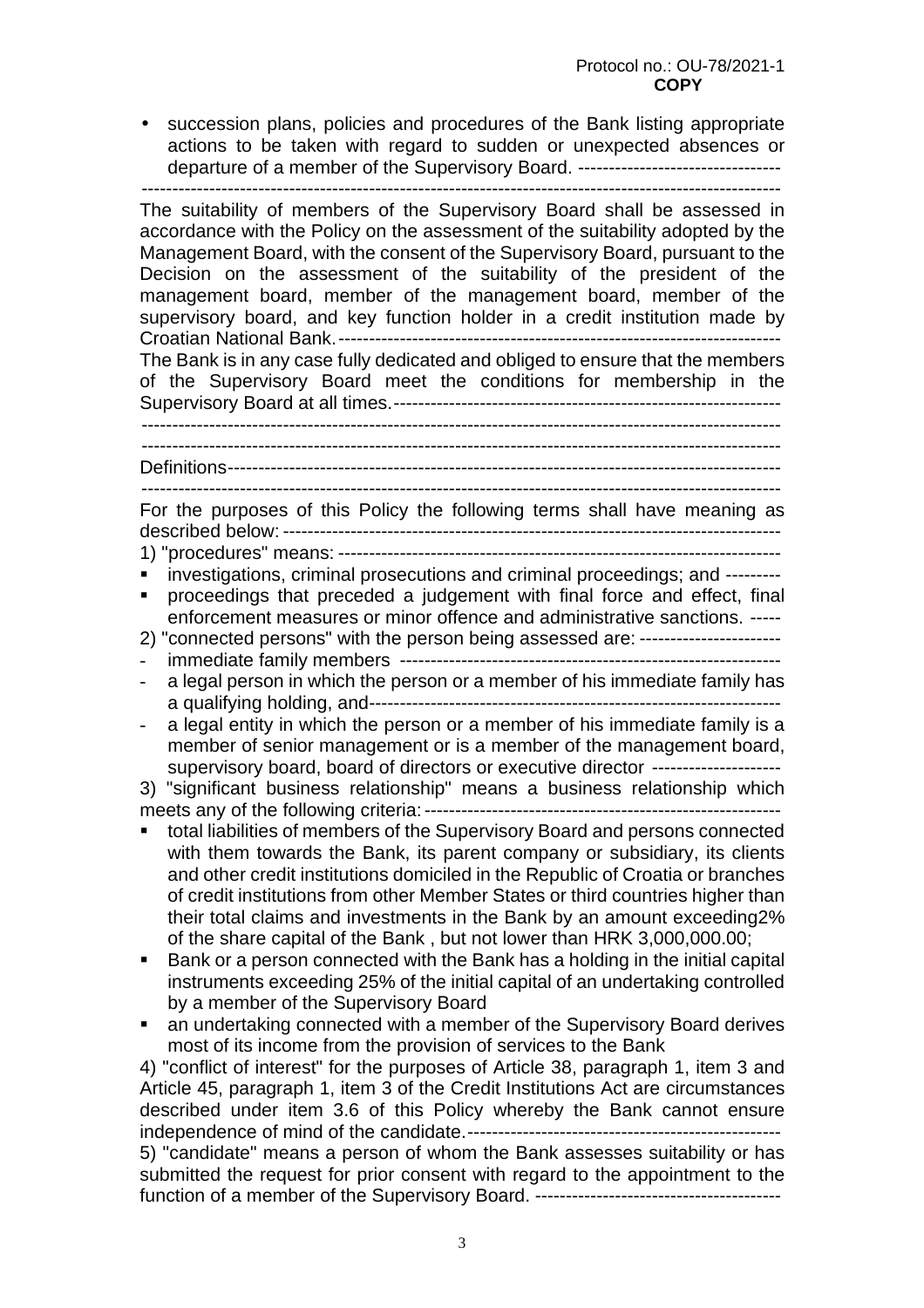6) "independence of mind" means specific abilities of a member of the Supervisory Board which are required to make prudent, objective and independent decisions and give independent opinions while performing their duties and tasks, particularly as they pertain to the discussions and decisions of the Supervisory Board. ----------------------------------------------------------------------

7) "Expert service" or "authority competent for suitability assessment" means the Corporate function of Human Resources and Organization Department. --- 8) "Nomination Committee" is a committee of the Supervisory Board composed of at least three of its members. -------------------------------------------------------------

--------------------------------------------------------------------------------------------------------

2. Structure of the Supervisory Board of Privredna banka Zagreb d.d. -----------

--------------------------------------------------------------------------------------------------------

This Policy prescribes the target structure of the Supervisory Board of the Bank with regard to its type, scope and complexity, risk profile and business strategy.

--------------------------------------------------------------------------------------------------------

The Articles of Association of Privredna banka Zagreb d.d. set out that only a person whose knowledge and experience in banking or economy or whose scientific work warrant that he/she will be capable of performing properly and efficiently the duties of a member of the Supervisory Board may be elected a member of the Supervisory Board. ----------------------------------------------------------

According to provisions of the Articles of Association, the Supervisory Board may have five, or seven, or nine members, i.e. an uneven number of members. The decision on the number of members of the Supervisory Board is adopted by the General Meeting. Members of the Supervisory Board are elected by the General Meeting for a maximum of 3 (in words: three) years, with the possibility of re-election. -------------------------------------------------------------------------------------

The Nomination Committee proposes members of the Supervisory Board and creates a description of duties and conditions required for performing the duties of individual members of the Supervisory Board and the expected dedication to the fulfilment of these duties. -----------------------------------------------------------------

When selecting and proposing candidates for the members of the Supervisory Board, Nomination Committee shall ensure: ---------------------------------------------

- that appropriate candidates are chosen for each proposed function, in accordance with the criteria defined under item 3 of this Policy; -------------------- - that the set diversity within the Supervisory Board has been achieved, including appropriate representation of both sexes in accordance with specific needs and capabilities. ------------------------------------------------------------------------

--------------------------------------------------------------------------------------------------------

2.1. Quantitative Composition of the Supervisory Board ------------------------------

--------------------------------------------------------------------------------------------------------

The number of members of the Supervisory Board of the Bank is determined by the Bank's Articles of Association, and the decision on the number of members is adopted by the General Meeting. ------------------------------------------

An Audit Committee has been established by the Supervisory Board, in accordance with the Audit Act and Articles of Association of the Bank, for the purpose of monitoring the financial reporting process and analysing annual and quarterly financial statements, assessing the effectiveness and suitability of the Bank's internal control system, and in particular the functioning of risk management, accounting system and internal auditing, verifying independence of all control functions, monitoring and promoting corporate culture development initiatives based on controls and principles of fairness, lawfulness and compliance with regulations, supervising the auditing of annual financial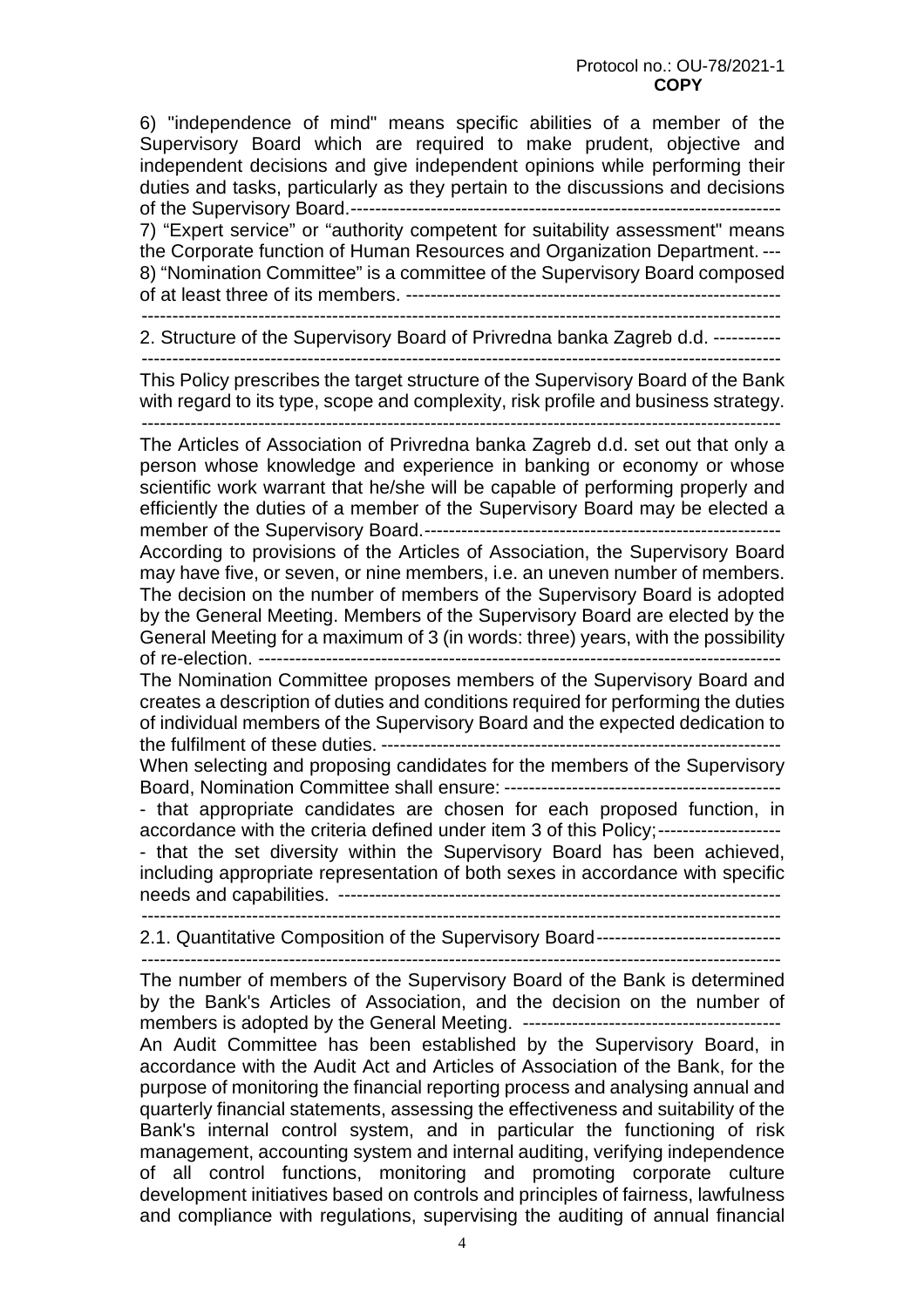statements and consolidated reports, reporting to the Supervisory Board on the outcome of statutory audits, reviewing activities of external auditors, monitoring the independence of the audit firm, giving recommendations to the General Meeting on the selection of external auditors and assuming responsibility for selecting the audit firm, discussing the plans and annual reports of the internal audit function and other important issues related to these areas. ----------------- Three committees have also been established in accordance with the provisions of the Credit Institutions Act and by-laws of the Croatian National Bank – Remuneration Committee, Nomination Committee, and the Risk Committee. These committees have been established by the Supervisory Board, which has also appointed their members from members of the Supervisory Board. Each of the committees has three members, one of whom has been appointed as the president of the committee. The Supervisory Board also adopted the Rules of Procedure of Supervisory Board Committees. Competence of specific committees has been defined in accordance with relevant provisions of the Credit Institutions Act, Rules of Procedure of Supervisory Board Committees and specific decisions of the Croatian National Bank. ----------------------------------------------------------------------------------------------- According to the provisions of the Commission Delegated Regulation (EU)

2016/438 of 17 (in words: the seventeenth) December 2015 (in words: two thousand and fifteen) supplementing Directive 2009/65/EC of the European Parliament and of the Council, as long as the Bank acts as a depositary of the UCITS funds of a company belonging to Intesa Sanpaolo Group, its Supervisory Board shall have two independent members within the meaning of the said EU Regulation. ------------------------------------------------------------------------

In all cases, and in accordance with the Decision of the Croatian National Bank on governance arrangements, independent members of the Supervisory Board have to also be members of the aforementioned Supervisory Board committees, due to which the Bank has to ensure there is a sufficient number of independent members of the Supervisory Board. ----------------------------------- The quantitative structure of the Supervisory Board must ensure the targeted representation of the underrepresented gender in the Supervisory Board in

accordance with the decision of the Nomination Committee. ------------------------

--------------------------------------------------------------------------------------------------------

2.2. Qualitative Composition of the Supervisory Board-------------------------------

--------------------------------------------------------------------------------------------------------

Members of the Supervisory Board have to have adequate knowledge, skills, and expertise as well as sufficient experience in the field of corporate governance so that they might perform their function efficiently and professionally. The experience acquired within the Intesa Sanpaolo Group and companies engaged in similar activities will be particularly valued in terms of corporate governance. -------------------------------------------------------------------------

In order to achieve the optimal qualitative composition of the Supervisory Board, each member of the Supervisory Board shall have the knowledge, skills, and expertise, acquired in financial and credit institutions, medium or large companies, research centres or academic environments, in one or more areas listed below: ---------------------------------------------------------------------------------------

- banking and/or insurance and/or finance --------------------------------------------- • strategic planning ---------------------------------------------------------------------------
- 
- risk management and risk management methods ----------------------------------
- accounting and/or financial matters ---------------------------------------------------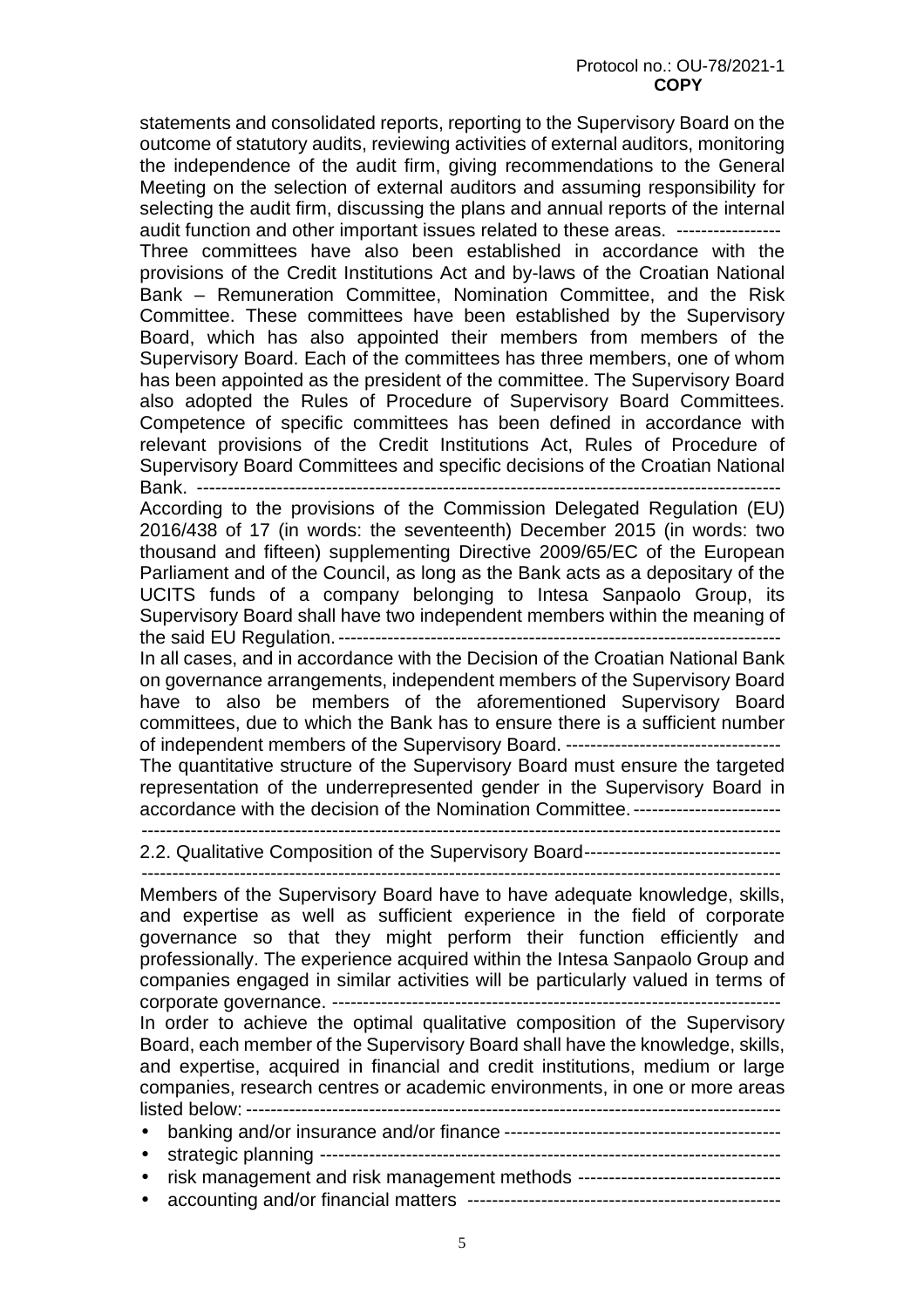• system of internal controls --------------------------------------------------------------- • regulatory framework and prudential requirements ------------------------------• corporate governance and organisation ---------------------------------------------- • information technology --------------------------------------------------------------------- The composition of the Supervisory Board must be such that its members as a whole ensure that all the relevant competences/fields of operation are represented therein, all with the aim of achieving the suitability of the Supervisory Board as a whole. --------------------------------------------------------------- The composition of the Supervisory Board must ensure the continuity of the performance of the supervisory function at the Bank.---------------------------------- -------------------------------------------------------------------------------------------------------- 2.3. Collective suitability of the Supervisory Board ----------------------------------- -------------------------------------------------------------------------------------------------------- The collective acquired knowledge, skills and expertise at the level of the entire Supervisory Board ensures high-quality supervision of the management of Bank operations and the suitability of the Supervisory Board as a whole, meaning that the members of the Supervisory Board have to collectively possess professional knowledge, skills and experience necessary to perform functions in accordance with the business model, risk appetite, strategy and markets in which the Bank operates, and in accordance with the target structure of the Supervisory Board set out in this Policy. In accordance with this Policy, Supervisory Board has to have a sufficient number of members with adequate professional knowledge in one or more areas listed below: ------------------------------------------------------------------------------- • services provided by the Bank and main associated risks -----------------------• financial markets and the capital market, solvency and internal models ----- • governance arrangements of the Bank ------------------------------------------------ • accounting and reporting ------------------------------------------------------------------ • control functions' duties -------------------------------------------------------------------- • information technologies and security ------------------------------------------------- • local, regional and global markets ----------------------------------------------------- • legal and regulatory framework ---------------------------------------------------------- • management skills and experience ----------------------------------------------------- • strategic planning --------------------------------------------------------------------------- • management of national and international groups and on risk management related to group structures ---------------------------------------------------------------- -------------------------------------------------------------------------------------------------------- 3. Suitability criteria for members of the Supervisory Board ------------------------- -------------------------------------------------------------------------------------------------------- Member of the Supervisory Board may be any person who meets the following criteria:

a. is of good repute, have honesty and integrity; --------------------------------------- b.possess adequate knowledge, skills and experience to perform the duties within their competence, and together with other members of the supervisory board meet the requirements referred to in Article 35, paragraph (3) of Credit Institutions Act. ---------------------------------------------------------------------------------- c.is able to have independence of mind, i.e. they do not have a conflict of interest that cannot be managed in a manner that ensures independence of mind; ----------------------------------------------------------------------------------------------- d.is able to commit sufficient time to perform the duties within their competence; and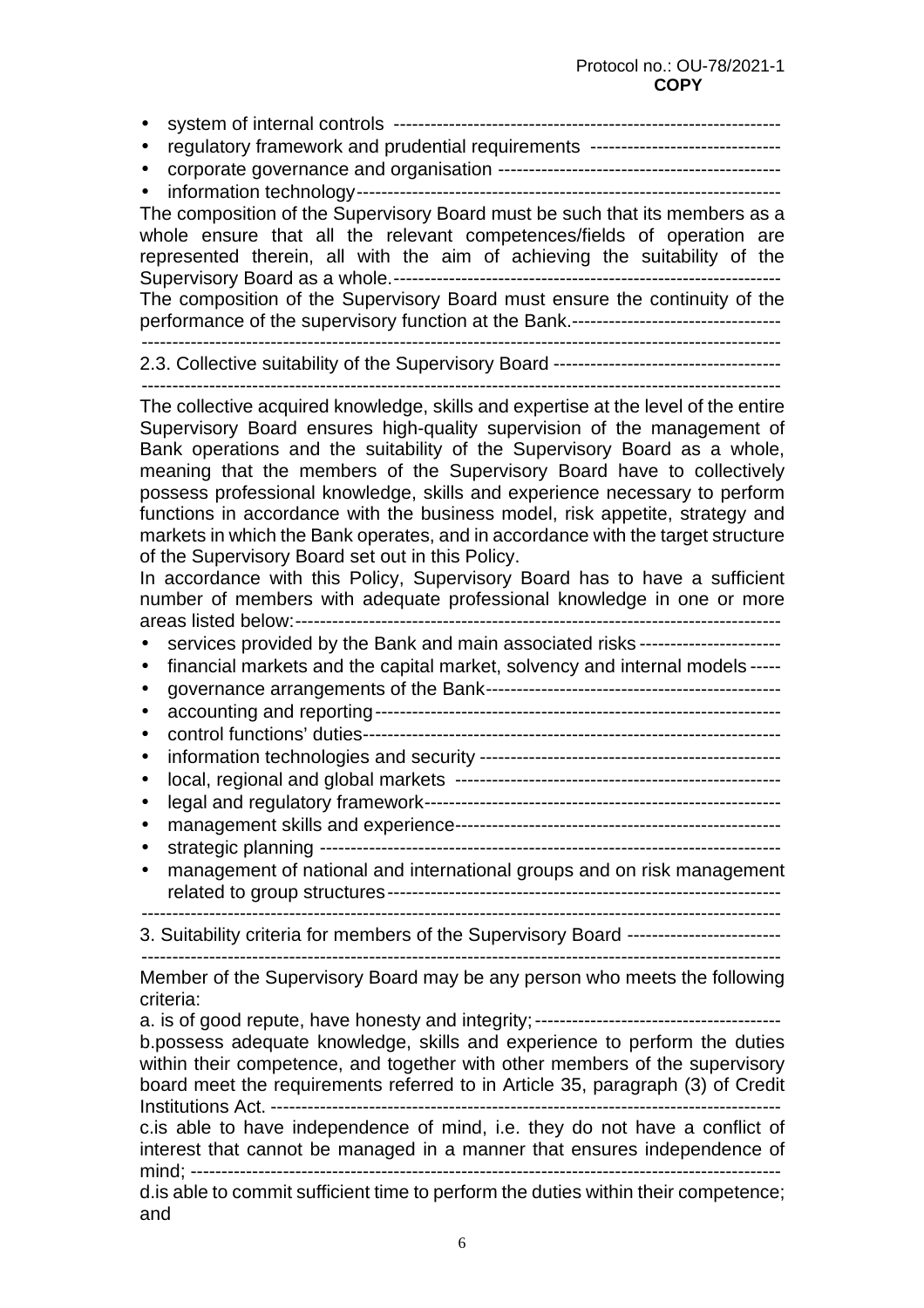e.who meets the criteria for supervisory board members under the provisions of the Companies Act. -------------------------------------------------------------------------- -------------------------------------------------------------------------------------------------------- 3.1. Good repute, honesty and integrity --------------------------------------------------- -------------------------------------------------------------------------------------------------------- It shall be considered that a person (candidate) is not of good repute, no honesty and with no integrity ---------------------------------------------------------------- a) who has been convicted by a judgement with final force and effect for any of the crimes referred to in Article 25, paragraph 2 of the Credit Institutions Act, or who has been convicted by a judgement with final force and effect for any of the crimes which by definition correspond to the crimes referred to in Article 25, paragraph 2 of the Credit Institutions Act ------------------------------------------------- b) who is subject to criminal prosecution for any crimes referred to in Article 25, paragraph 2 of the Credit Institutions Act, or who is subject to criminal prosecution for any crimes which by definition correspond to the crimes referred to in Article 25, paragraph 2 of the Credit Institutions Act, or who has been convicted by a judgement with final force and effect or who is subject to criminal prosecution for any crimes not listed in Article 25, paragraph 2 of the Credit Institutions Act, but which could affect the good repute of the person------------c) against who a security or some other measure or misdemeanour sanction has been imposed or ordered, or who is subject to proceedings conducted by the competent courts or authorities for irregularities or non-compliance with any of the regulations governing banking, financial or insurance activities or governing securities markets, securities or payment instruments, regulations governing the provision of financial services, consumer protection or any other relevant regulations, which may raise doubts about the good repute of the person---------------------------------------------------------------------------------------------- d) who manages, or managed at the time of the offence, the undertaking which has been convicted by a judgement with final force and effect for any crimes referred to in items a) and b) of this paragraph, or who is subject to measures or proceedings referred to in item c) of this paragraph, which may raise doubts about the good repute of the candidate e) who has not achieved good results by his/hers past professional work and personal integrity -------------------------------------------------------------------------------- f)whose business results compromise the person's good repute, honesty and integrity g) whose financial stability compromises the person's good repute, honesty and conscientiousness and, or ------------------------------------------------------------------- h) whom there are some other grounds for suspicion about his/her good repute, honesty and integrity. --------------------------------------------------------------------------- -------------------------------------------------------------------------------------------------------- The good repute, honesty and integrity of the candidate will be specially analysed if there is justified cause to suspect the candidate of current or previous money laundering or terrorist financing or any such attempts or if there is increased risk thereof in relation to the credit institution. ----------------------------In assessing the criteria referred to in items b), c) and d) of this paragraph, and in case of suspicion of money laundering and terrorist financing the Bank shall take into account all available information related to the type of criminal sanctions, whether criminal, misdemeanour, administrative, litigation or any other proceedings, the degree to which the proceedings are and the remedies

imposed, the sentence or other criminal sanction imposed, the effects of rehabilitation measures, the existing aggravating and mitigating circumstances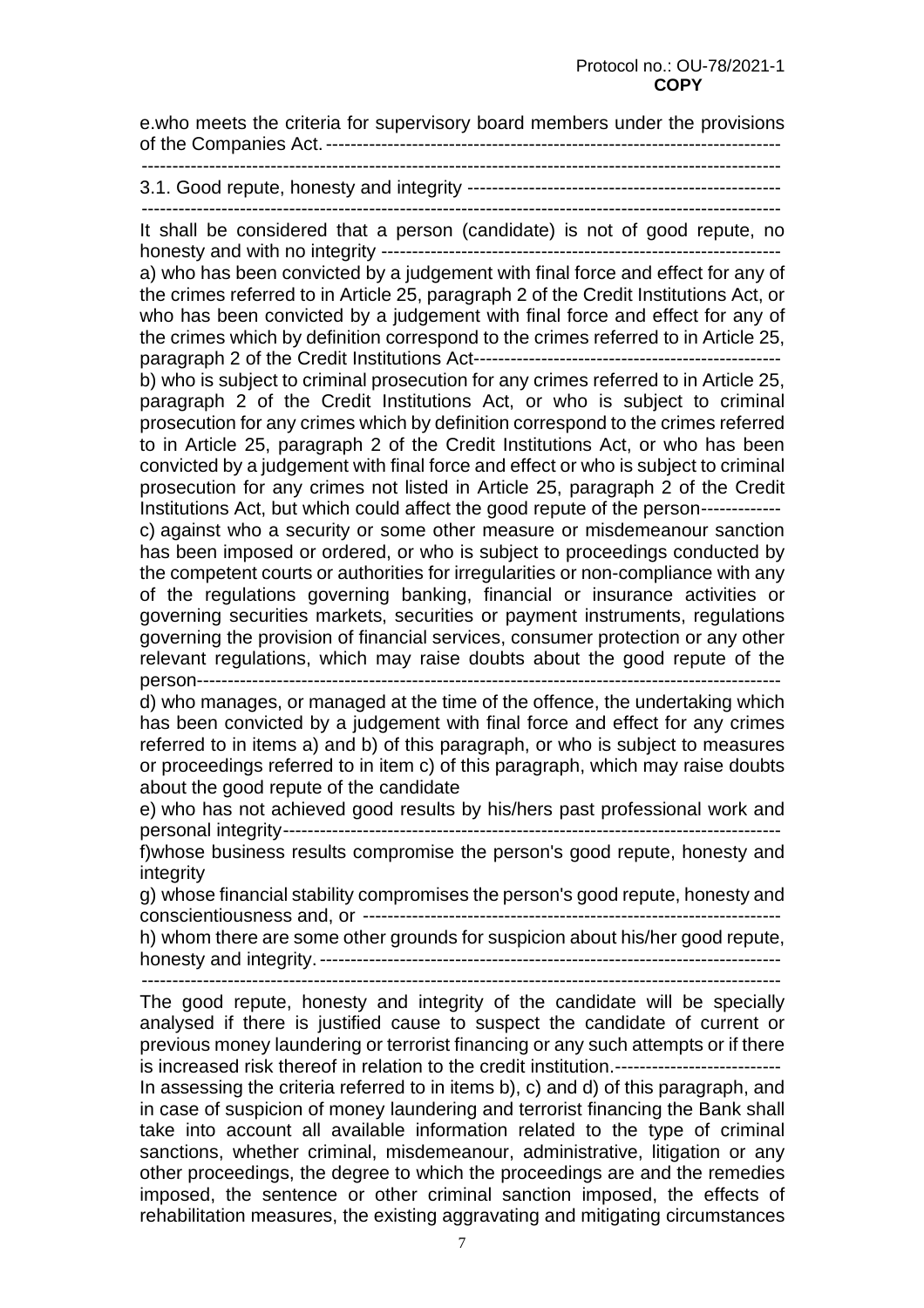of the case, the significance of the offense, misdemeanour or other injury, the period elapsed since the personal contribution of the candidate to the commission of a criminal offense, misdemeanour or other injury or violation and the conduct of the candidate in at that time, especially in terms of the attitude towards the criminal offense, misdemeanour or other violation or violation and its transparency. The Bank should also take into account a large number of minor offenses which do not individually, but might cumulatively undermine the good repute, honesty and integrity of the candidate.-----------------------------------In assessing the criteria referred to in items b), c) and d) of this paragraph and in case of suspicion of money laundering and terrorist financing the Bank may request from the candidate to submit as to the facts and circumstances that may impact the candidate's good repute, honesty and integrity. -------------------In addition, in assessing the criteria referred to in items b), c) and d) and in case of suspicion of money laundering and terrorist financing the Bank shall take into account the data on all relevant previous measures, judgements and proceedings relating to the candidate or the undertaking that the candidate manages or has managed, which the Croatian National Bank or another competent authority conducts or has conducted. --------------------------------------- In assessing the criteria referred to in item e) of this paragraph, the Bank shall analyse the information suggesting incorrect behaviour of the candidate in his/hers past professional work, such as non-transparent behaviour and lack of co-operation with the competent authorities, refusing or revoking approval for the performance of managerial functions or professional occupations or activities and shall, where available, also analyse the reasons for the termination of the employment contract, removal from a key or similar function and ban on directing the business or representation of a legal person imposed by the competent authority, as well as all other information and evidence suggesting that the candidate's actions were not in line with the high standard of professional conduct. ------------------------------------------------------------------------ In assessing the criteria referred to in items f) and g) of this paragraph, the Bank

shall take into account the financial and business results of an undertaking in which the candidate is or has been a significant shareholder, or in which the candidate has or has had significant holdings, or in which he/she had performed the function of a member of the management board, some other managerial function or the function of a supervisory board member before it has been established that the undertaking has committed a major irregularity or legal offence in its operation, before the prebankruptcy settlement proceedings over the undertaking have been carried out, the bankruptcy proceedings have been initiated, a decision on the compulsory winding-up has been rendered or the undertaking's authorisation has been withdrawn, which could affect the candidate's good repute. The Bank shall assess whether the person's behaviour contributed to these events. ---------------------------------------------------- In assessing the criteria referred to in items g) and h) of this paragraph, the Bank shall take into account the financial stability of a candidate and its potential influence on the candidate's good repute. -----------------------------------In doing so, the Bank shall analyse: ------------------------------------------------------- a) whether the candidate's property and income threaten him/her meeting relevant financial obligations in the future ------------------------------------------------ b) whether the candidate's name is included on any list of unreliable debtors (e.g. Ministry of Finance's tax defaulter list, "black list", etc.) ----------------------- c) whether personal bankruptcy has been declared over the candidate's

property ---------------------------------------------------------------------------------------------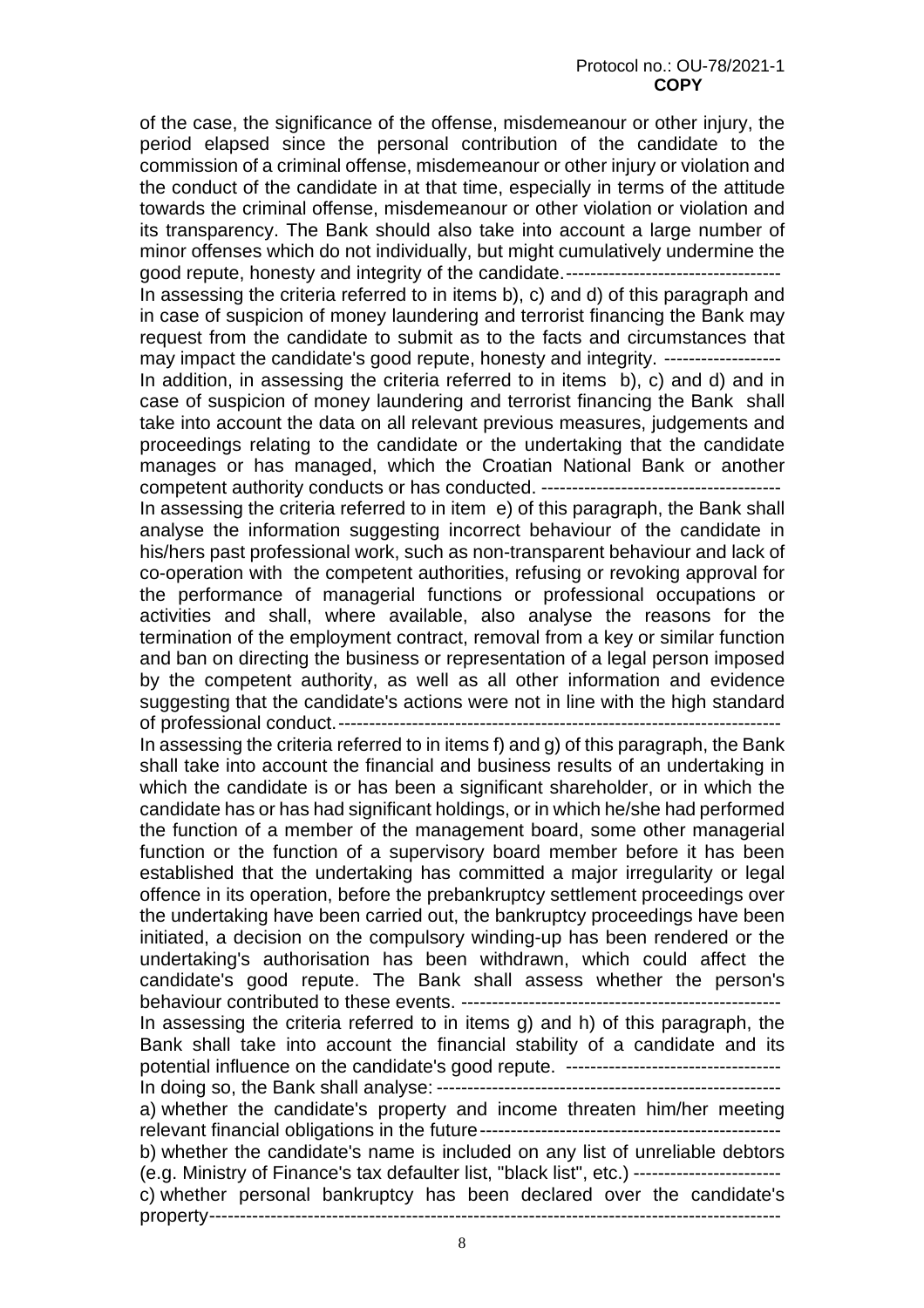d) whether any civil, criminal, administrative or out-of-court misdemeanour or proceedings for imposing administrative sanctions have been initiated against the candidate which could threaten the candidate's ability to meet his/her financial obligations in the future ----------------------------------------------------------- e) whether the candidate has been convicted by a judgement with final force and effect, or whether he/she is subject to criminal prosecution for any crimes not listed in Article 25, paragraph 2 of the Credit Institutions Act ------------------ f) whether the candidate has been convicted of a misdemeanour or subject to administrative sanctions ---------------------------------------------------------------------- g) large investments or exposures or loans taken out by the candidate and ----

h) the financial and business results of the undertaking in which the candidate is or has been a significant shareholder or in which the candidate has or has had significant holdings or in which he/she performed the function of a member of the management board, some other managerial function or the function of a member of the supervisory board, which could affect the candidate's good repute, honesty and integrity ------------------------------------------------------------------

 -------------------------------------------------------------------------------------------------------- 3.2. Professional knowledge, skills and abilities -----------------------------------------

--------------------------------------------------------------------------------------------------------

Members of the Supervisory Board have to have a graduate degree in one of the following relevant areas: ------------------------------------------------------------------

- economics and other related areas (e.g. finance, accounting, management) ---------------------------------------------------------------------------------------------------
- law and related fields (the term "related fields" refers to a graduate degree in social sciences) ---------------------------------------------------------------------------
- mathematics, physics, information science, electrical engineering and related areas. ---------------------------------------------------------------------------------

By way of exception, if the Supervisory Board is composed of at least five members, one member of the Supervisory Board is not required to have a graduate degree provided that he/she meets all the other criteria laid down in this Policy and relevant regulations. ------------------------------------------------------- It is also desirable that members of the Supervisory Board possess the following: -------------------------------------------------------------------------------------------

- specific highly-developed knowledge, skills and competencies such as: ----

• authenticity, determination, communicativeness, judgement, "focused on customers and quality", leadership, loyalty, external awareness, negotiation, persuasiveness, teamwork, strategic experience, stress mitigation, sense of responsibility, chairing meetings. -----------------------------------------------------------------------------

--------------------------------------------------------------------------------------------------------

3.3. Adequate experience --------------------------------------------------------------------- --------------------------------------------------------------------------------------------------------

Supervisory Board members shall have five years of recent work experience in performing functions set out below: ---------------------------------------------------------

- experience of serving at management board level or level immediately below management board level or equivalent levels in undertakings with board of directors, paired with broad practical or theoretical knowledge in the segment of banking and financial services; -------------------------------------
- experience in key managerial positions in a body or an authority competent for the supervision of credit or financial institutions; -------------------------------
- experience gained from working in academic positions; and -------------------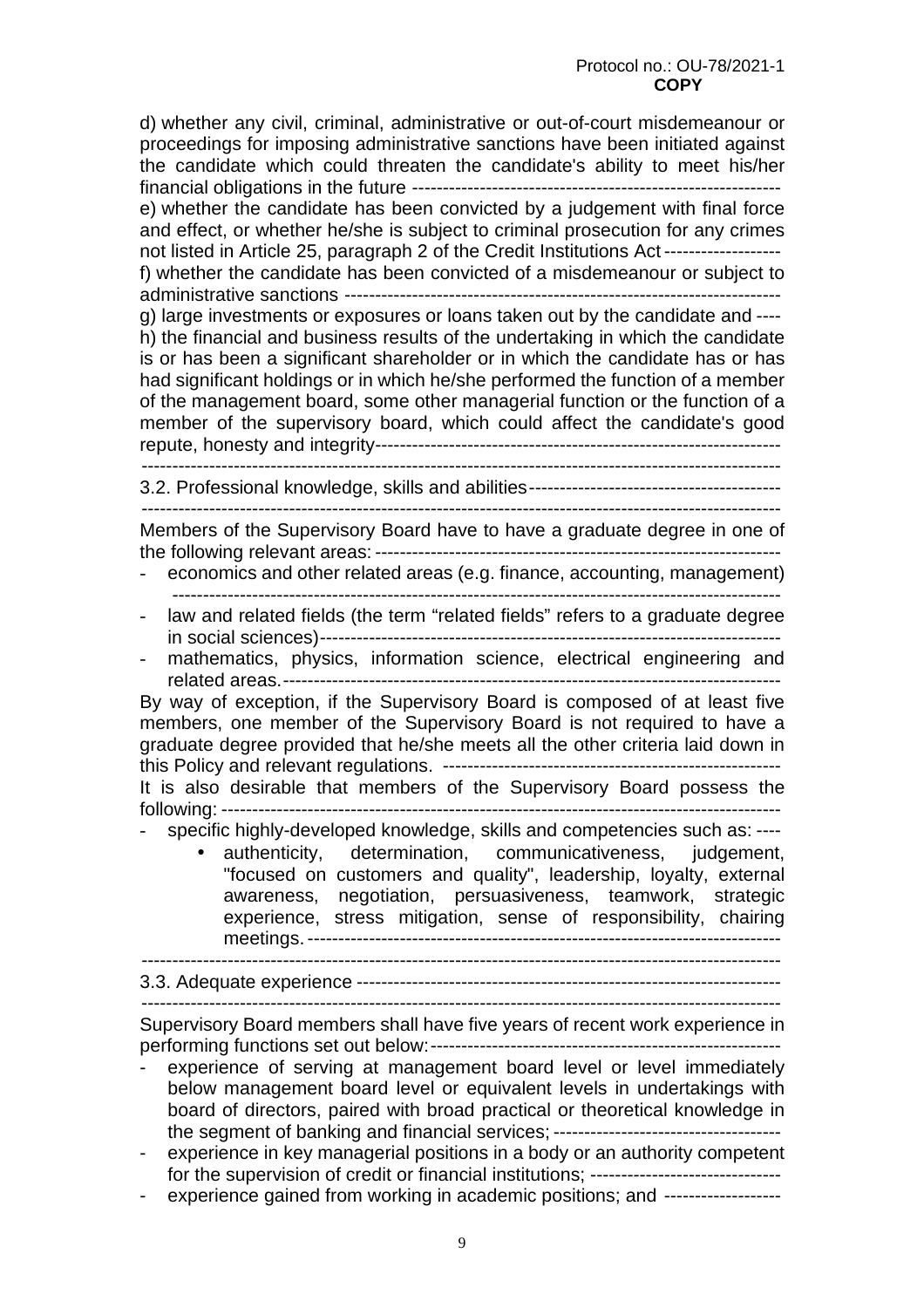experience gained from working in key managerial positions involving a high degree of autonomy with government administration bodies or public authorities ------------------------------------------------------------------------------------- --------------------------------------------------------------------------------------------------------

In assessing the experience of a candidate for a member of the Supervisory Board, the Bank is obligated to check the previous position and responsibilities assigned to him, the size of the company in which he held office, the company's activities and its predominant activities, and whether the candidate has sufficient experience to critically review decisions and effectively supervise the Management Board of the Bank and meet other obligations prescribed for a member of the Supervisory Board. ----------------------------------------------------------

--------------------------------------------------------------------------------------------------------

By way of derogation from necessary experience requirement it may be consider that a candidate for a member of the Supervisory Board has appropriate work experience even though he / she does not have the sufficient length of abovementioned work experience if detailed explanation can be assured of the reasons and evidence submitted that the candidate has other adequate experience-related qualities, such as specialist knowledge or acquired experience required in the credit institution to which the candidate is being appointed, an exceptionally successful professional career or specific required knowledge suited for the special role to be fulfilled or areas of competence to be covered by the candidate. --------------------------------------------

--------------------------------------------------------------------------------------------------------

3.4. Independence of members of the Supervisory Board---------------------------

 -------------------------------------------------------------------------------------------------------- It shall be considered that a member of the Supervisory Board is independent:

--------------------------------------------------------------------------------------------------------

a) if he/she is neither controlling shareholder of the Bank or the Bank's affiliated company nor is he/she a representative of a majority shareholder----------------b) if he/she is not a member of the Bank's Management Board nor any other institution or company included in the scope of accounting or credit consolidation, nor has he/she been a member in the last five years -------------- c) if he/she is not an employee of a controlling shareholder of the Bank nor is he/she connected with a majority shareholder in any other way ------------------ d) if he/she is not an employee of an institution or company included in the scope of accounting or credit consolidation-----------------------------------------------

e) if he/she is not a member of senior management of the Bank or other company included in the scope of accounting or credit consolidation, directly liable to the Bank's Management Board, nor has he/she been a member in the last three years -----------------------------------------------------------------------------------

f) if, save the remuneration for performing the function of a member of the

Supervisory Board of the Bank or other companies included in the scope of accounting or credit consolidation, he/she does not receive or has not received any significant remuneration, or he/she receives or has he/she received any significant revenue-------------------------------------------------------------------------------

g) if he/she isn't or has not been a member or partner of an audit firm that provides or has provided auditing services or a company that provides or has provided consultancy services to the Bank or to a company included in the scope of accounting or credit consolidation, or an employee of the aforementioned companies that is or has been associated with provided services to a significant degree --------------------------------------------------------------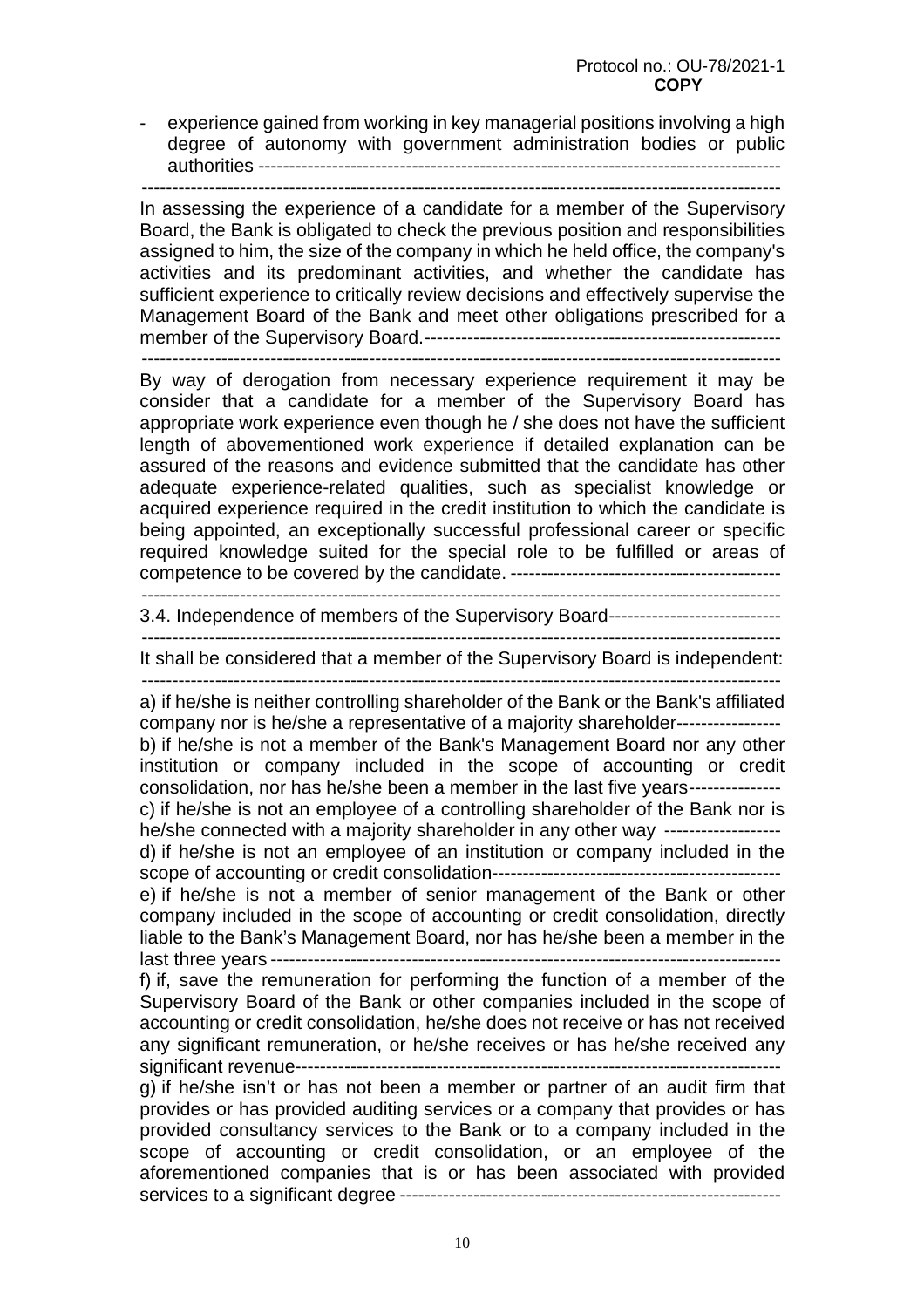h) if he/she is not a member of the management board of another company in which a member of the Management Board of the Bank is a member of the supervisory board

i) if he/she is not connected with a member of the Management Board of the Bank or other company included in the scope of accounting or credit consolidation, nor is he/she connected with any of the persons stated under items (a) to (k) of this Article ------------------------------------------------------------------

j) if he/she has not been a member of the Management Board nor the Supervisory Board of the Bank for more than 12 consecutive years, and ----- k) if he/she is not a majority stakeholder or shareholder in a company or entity that has been a significant supplier or significant customer of the Bank or another company included in the scope of accounting or credit consolidation, nor has he/she had any other significant business relationship with the Bank. -

--------------------------------------------------------------------------------------------------------

The Bank shall also verify whether the candidate fulfils the independence conditions stated under Article 24 of the Commission Delegated Regulation (EU) 2016/438 of 17 December 2015 supplementing Directive 2009/65/EC of the European Parliament and of the Council with regard to obligations of depositories. ---------------------------------------------------------------------------------------

--------------------------------------------------------------------------------------------------------

3.5. Commitment of a member of the Supervisory Board to performing his/her duties

--------------------------------------------------------------------------------------------------------

Member of the Supervisory Board shall commit sufficient time to performing his/her respective duties and responsibilities under his/her competence. ------In order to determine whether the candidate may commit sufficient time to performing his/her duties, the Bank must carry out a mandatory analysis for the purpose of assessing the following: -------------------------------------------------------- a) number of executive and non-executive functions or deputy functions simultaneously held by the candidate as well as the expected total number of days he must dedicate per year to perform them -------------------------------------- b) nature size, scope and complexity of the operations of the undertaking in which the candidate holds an executive or non-executive functions or the deputy function ---------------------------------------------------------------------------------- c) geographic location of the undertaking in which the candidate performs the function and the travel time required to perform this function-----------------------d) average number of meetings held annually by the Supervisory Board in which the candidate performs the function as well as the time required to prepare for participation in the meetings ------------------------------------------------- e) Supervisory Board meetings held as needed with the competent authorities and interested parties -------------------------------------------------------------------------- f) candidate's position, responsibilities and areas of competence (e.g. whether they cover the position of chairman of any supervisory board committee) ------ g) other professional or political activities and all other functions and relevant activities as well as the expected total number of days that the candidate must dedicate annually to their performance --------------------------------------------------- h) number of functions held in organizations or entities that were not primarily established for the sole purpose of generating profit and ----------------------------i) the time invested in initial and ongoing training, --------------------------------------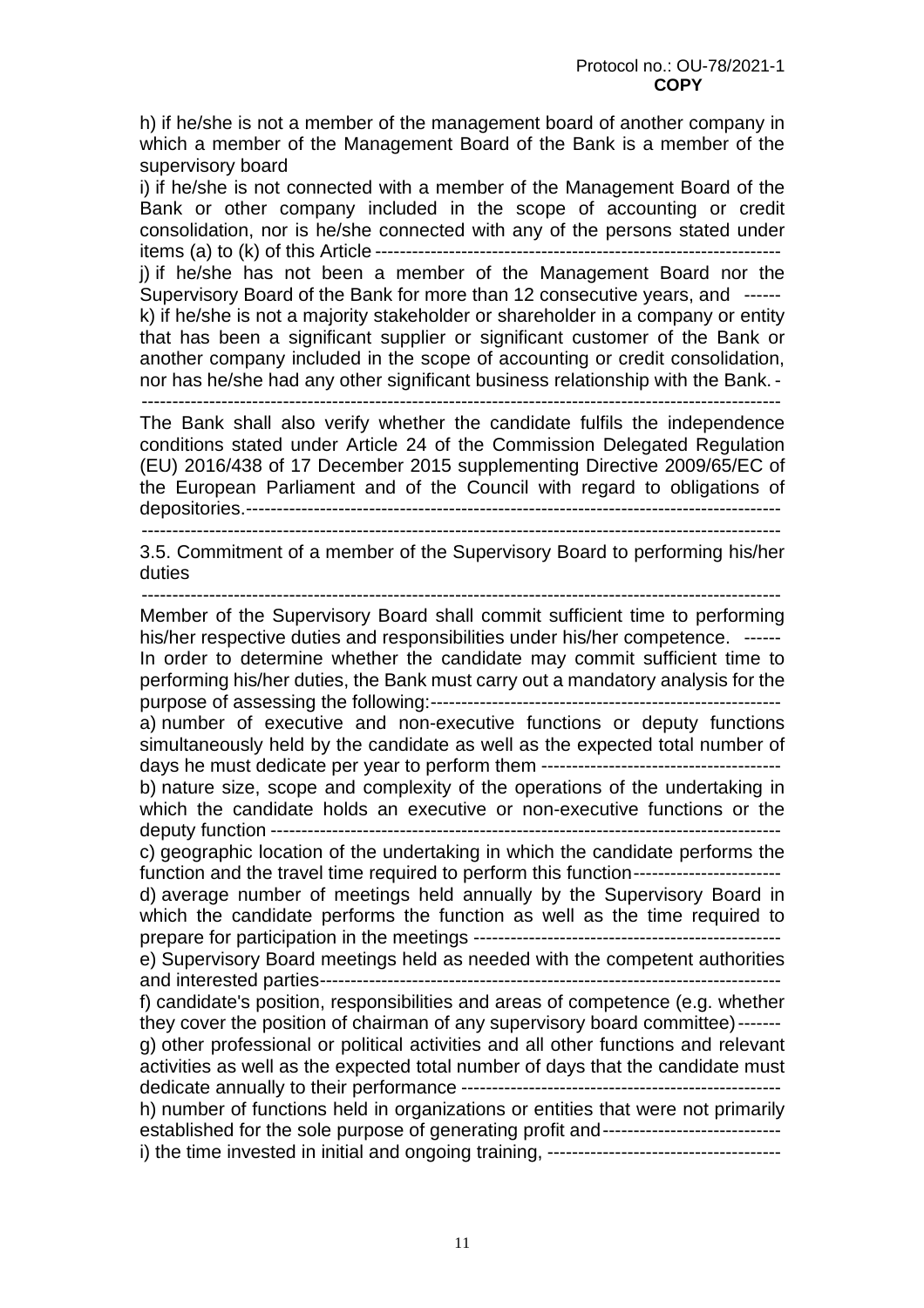It shall be considered that a member of the Supervisory Board cannot commit sufficient time to performing duties and obligations under his/her area of competence if he/she simultaneously holds the following: ---------------------------

- function of a member of the management board and more than two functions as a member of the supervisory board or -------------------------------
- more than four functions as a member of the supervisory board.

--------------------------------------------------------------------------------------------------------

Under assessment referred to in paragraph 1 of this Article one function shall be considered to be the function of a member of the management or supervisory board --------------------------------------------------------------------------------

- in undertakings within the same group
- of undertakings in which a credit institution has a qualifying holding. -------- --------------------------------------------------------------------------------------------------------

In determining the number of functions which the candidate may simultaneously hold the functions of the member of the supervisory board of the credit institution conducting the suitability assessment procedure shall be taken into account. --------------------------------------------------------------------------------------------

The functions of a member of the management board or supervisory board in organisations or entities not established for the sole purpose of generating profit such as non-profit organisations, undertakings set up for the sole purpose of managing personal assets of the candidate or persons connected with him/her provided that they do not require day-to-day management by the candidate, and other similar organisations or entities, shall not be considered when determining the number of functions which the candidate may simultaneously hold. -------------------------------------------------------------------------------------------------

Taking into consideration the possible involvement of members of the Bank's Supervisory Board in other committees and membership-related activities (meetings, preparations for meeting, etc.), it is generally estimated that the minimum full time equivalent (FTE) for performing the functions within the Supervisory Board shall be as follows: -----------------------------------------------------

--------------------------------------------------------------------------------------------------------

 -------------------------------------------------------------------------------------------------------- Supervisory Board: ------------------------------------------------------------------------------

An average of 20 (in words: twenty) meetings of the Supervisory Board are held every year. Time necessary including the preparation for each of the meetings is approximately 1 (in words: one) day.

# Committees of the Supervisory Board: ----------------------------------------------------- • The Audit Committee (approximately 5 (in words: five) meetings per year):

- 0.5 (zero point five) days per meeting including preparation --------------------• The Risk Committee (approximately 4 (in words: four) meetings per year):
- 0.5 (zero point five) days per meeting including preparation -------------------
- The Remuneration Committee (approximately 7 (in words: seven) meetings per year): 0.5 (zero point five) days per meeting including preparation ------
- The Nominations Committee (approximately 5 (in words: five) meetings per year): 0.5 (zero point five) day per meeting including preparation -------------

--------------------------------------------------------------------------------------------------------

In this regard it is generally estimated that the minimum full time equivalent (FTE) for performing the functions within the Supervisory Board shall be as follows: ----------------------------------------------------------------------------------------------

• Member of the Supervisory Board: 25-30 (in words twenty-five to thirty) days per year (taking into consideration the participation to the committees) ------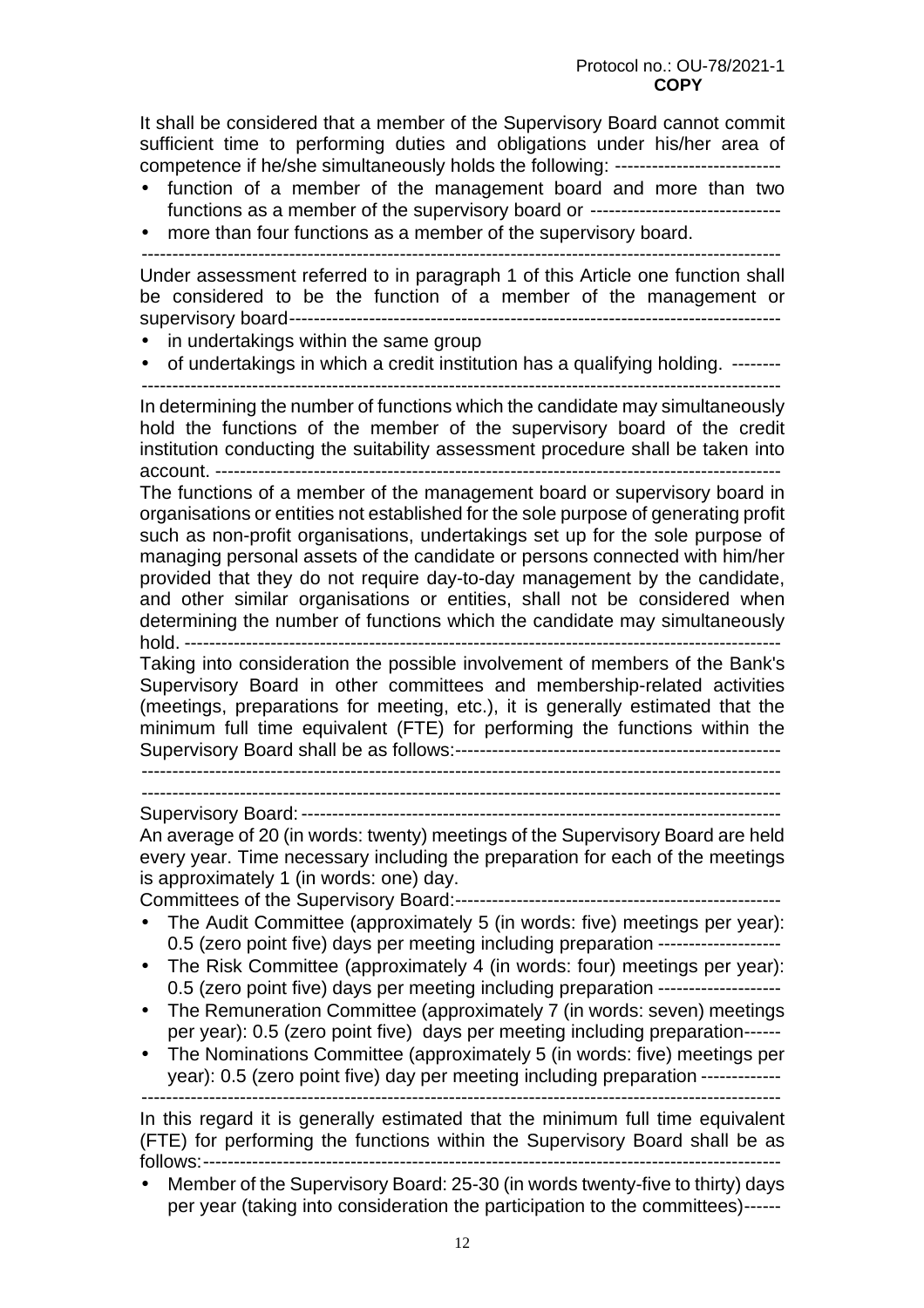• President of the Supervisory Board: 40 (in words: forty) days per year (taking into consideration the participation to the committees)------------------

--------------------------------------------------------------------------------------------------------

3.6. Independence of mind and conflict of interest -------------------------------------- --------------------------------------------------------------------------------------------------------

Member of the Supervisory Board must be able to express his/her independent opinion, which implies the following: ------------------------------------------------------- a.absence of any conflict of interest that cannot be managed in a way that ensures independence of mind ------------------------------------------------------------- b. having the following abilities: -------------------------------------------------------------- (i) courage, conviction and strength for effectively assessing and reviewing decisions proposed by the members of the Supervisory Board, ------------------- (ii) not succumbing to the influence of predominant opinions within the Supervisory Board, and ------------------------------------------------------------------------ (iii) resist 'group think'. -------------------------------------------------------------------------- --------------------------------------------------------------------------------------------------------

In assessing whether the candidate possesses the abilities needed to express an independent opinion, his/hers previous and current corporate behaviour shall be assessed, in particular the behaviour as it pertains to the Bank. -------- Membership in the management or supervisory board or holding shares in affiliated companies or affiliated entities with a Bank does not in itself imply that the candidate is not able to express an independent opinion. ----------------------- It shall be deemed that conflict of interest that the Bank cannot manage exists:

--------------------------------------------------------------------------------------------------------

a. if a candidate or a related person has a significant business relationship with the Bank

b. if the candidate for the member of the Supervisory Board is also a member of the supervisory board or management board of another credit institution, financial institution, mixed financial holding company or financial holding company providing services on the territory of the Republic of Croatia. ---------- Exceptionally, no conflict of interest shall be deemed to exist that the Bank cannot manage if a candidate is also a member of the management board or supervisory board: -------------------------------------------------------------------------------

a. in its subsidiaries, which are credit or financial institutions ---------------------- b. in credit or financial institutions belonging to the same group of credit institutions as the Bank. -----------------------------------------------------------------------

In assessing the existence of a conflict of interest, at least the following shall be taken into consideration: ----------------------------------------------------------------------

a) economic interests arising from the possession of shares, ownership interests or similar economic interests such as intellectual property rights in undertakings or entities which are clients of the Bank in the past five years, and credits or loans approved by the Bank to the candidate or connected persons b) personal or professional relations with holders of a qualifying holding in the Bank or its parent undertaking or its subsidiary ---------------------------------------- c) personal or professional relations with the Bank's employees or entities included in the scope of accounting or prudential consolidation ------------------- d) previous positions held by the candidate in the last five years ----------------- e) personal or professional relations with significant suppliers, consultants or providers of other similar services, -------------------------------------------------------- f) the candidate has shares or ownership interests in an undertaking or entity

with different interests in relation to the Bank -------------------------------------------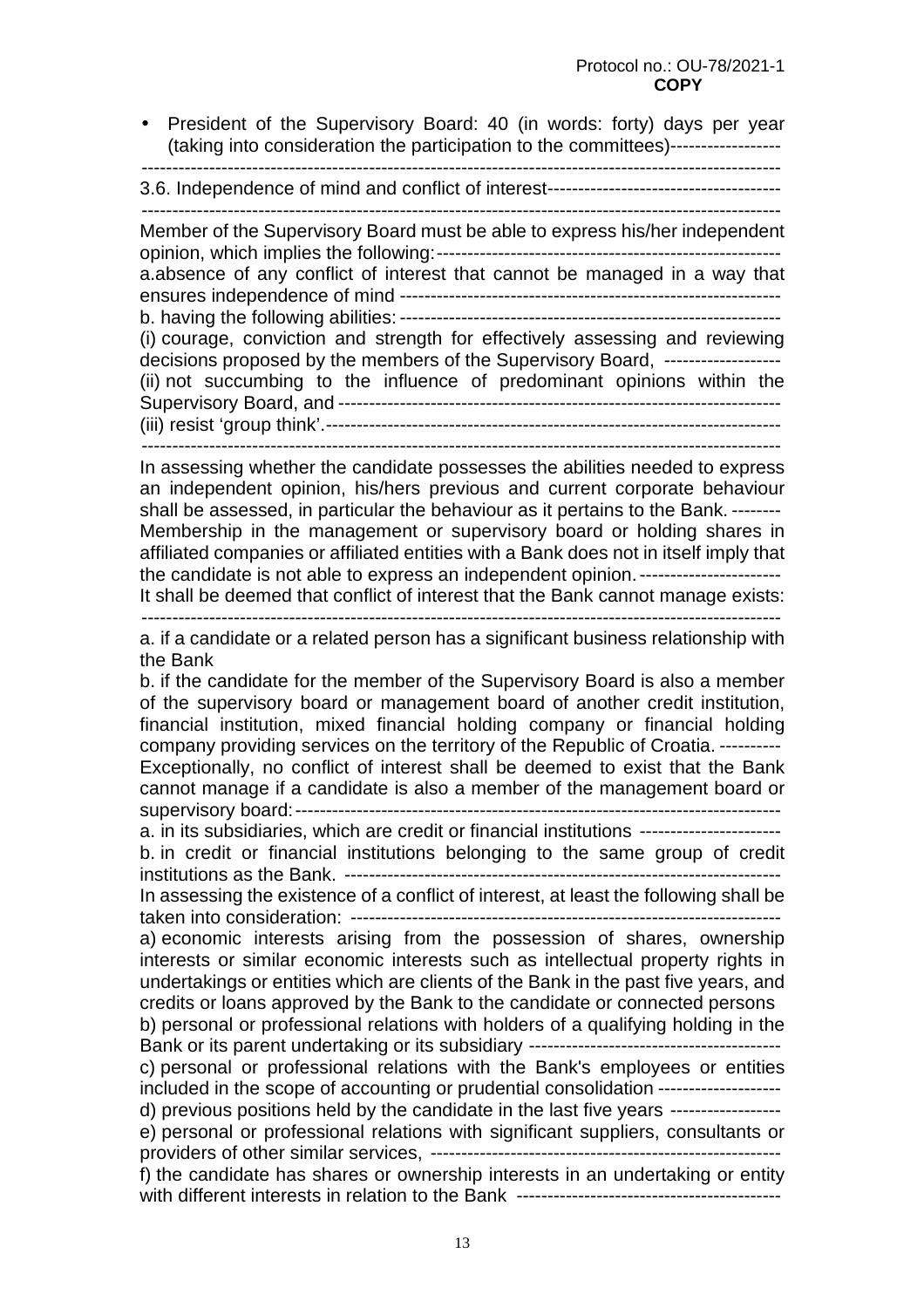g)political influence or affiliation with politically exposed persons in the last two years.

--------------------------------------------------------------------------------------------------------

The Bank shall require from the candidate up-to-date information on all known facts listed in this item. -------------------------------------------------------------------------

Based on an analysis of the assessment on the existence of conflict of interest, the Bank shall document, monitor and duly manage each actual, potential or perceived conflict of interest establish the significance of the risk that arises or might arise in connection therewith and, where necessary, take measures to mitigate or eliminate conflicts of interest in order to ensure the candidate's independence of mind and impartial performance of his or her duties. ---------- Member of the Supervisory Board shall avoid taking part in any discussion, decision-making or voting on proposals, plans, agenda items. etc. should a conflict of interest be established regarding any of the aforementioned items.

--------------------------------------------------------------------------------------------------------

Measures for mitigating conflicts of interest may, for example, include the following:

--------------------------------------------------------------------------------------------------------

a) prohibition to participate in the discussion, decision-making or voting on proposals, plans, agenda items, etc., if a conflict of interest has been established to exist in connection therewith ----------------------------------------------

b) ordering removal from a particular function -------------------------------------------

c) ongoing supervision and monitoring of conflicts of interest by the Bank ----- d) regular reporting to the Croatian National Bank in connection with the situation in relation to which a potential conflict of interest has been established

--------------------------------------------------------------------------------------------------------

e) setting a period during which the candidate may not assume and start performing the function to which he / she has been appointed--------------------f) applying the arm's length principle for obtaining loans or other financial products

g) sale of certain property or shares in the company and------------------------------

h) any other measure that may contribute to the reduction or elimination of conflicts of interest. ------------------------------------------------------------------------------

The Bank shall notify the Croatian National Bank without any delay if it identifies a conflict of interest which may affect the independence of mind of any member of the Supervisory Board. ---------------------------------------------------------------------

--------------------------------------------------------------------------------------------------------

 -------------------------------------------------------------------------------------------------------- 4. Facilitating diversity within the Supervisory Board -----------------------------------

--------------------------------------------------------------------------------------------------------

When appointing members of the Supervisory Board, the Bank shall take into account that the Supervisory Board structure is sufficiently diverse so that the members appointed to the Supervisory Board possess as wide range of professional knowledge, skills and work experience as possible in order to represent different opinions and experiences with the aim of achieving a higher degree of independence of mind which members of the Supervisory Board should fully utilise when performing their duties. ---------------------------------------- The aforementioned diversity parameters should be taken into consideration when determining the best possible composition of the Supervisory Board with regard to achieving a balanced members structure. ----------------------------------- When appointing members of the Supervisory Board, the Bank should consider different aspects of diversity, such as education and professional experience,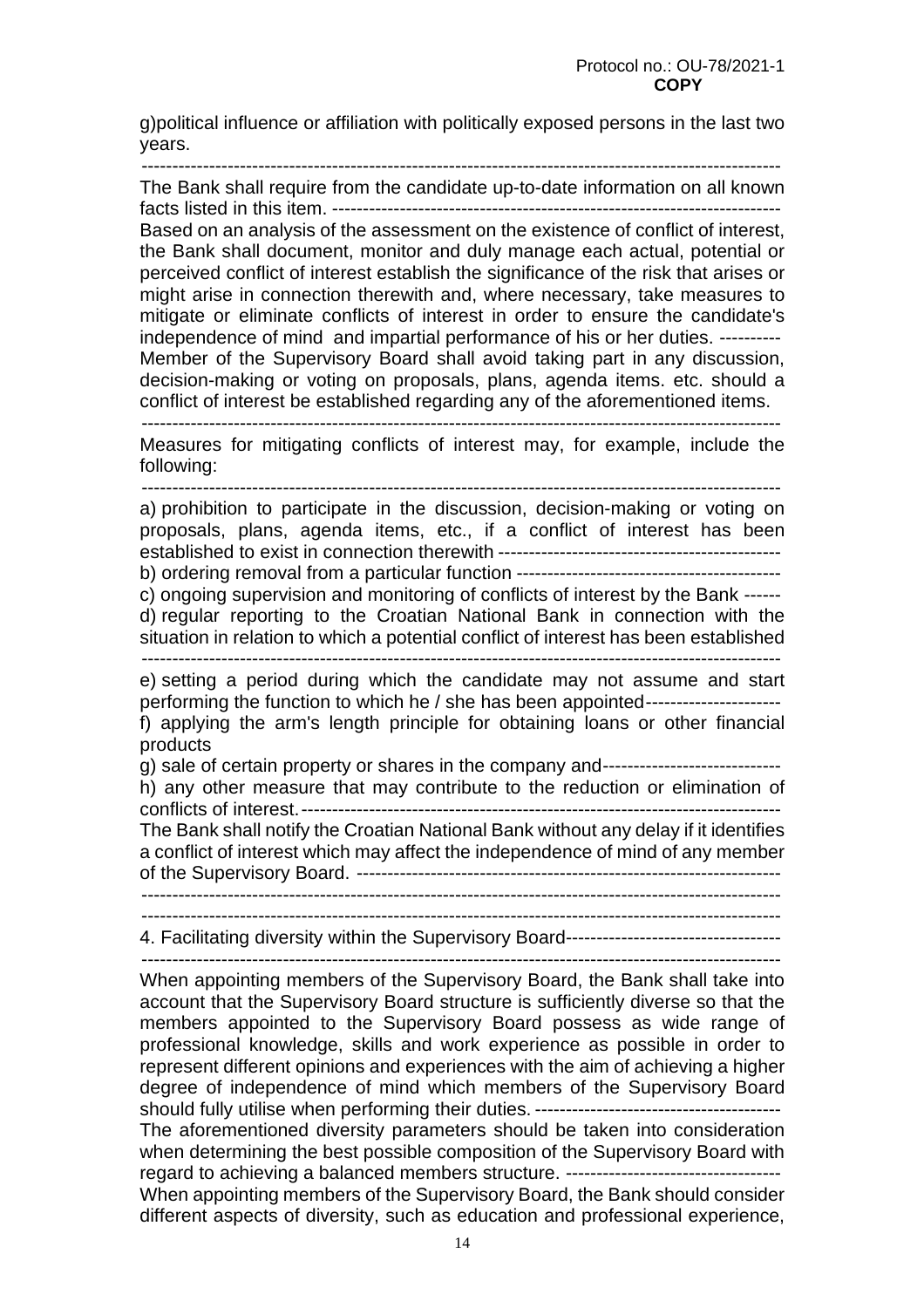gender, age, and find an adequate balance in order to achieve the optimum composition of the Supervisory Board, more specifically:-----------------------------

--------------------------------------------------------------------------------------------------------

- members of the Supervisory Board should possess considerate supervisory and/or management experience --------------------------------------------------------
- if possible, members of the Supervisory Board should have experience working in various areas and different occupations -------------------------------
- Supervisory Board as a whole should have appropriate expertise, special knowledge and experience in banking and financial industries, responsible risk management, financial management and human resources, and experience working internationally ------------------------------------------------------
- The Nomination Committee sets a minimum target quota for the underrepresented sex in accordance with the regulatory framework and internal acts of the parent bank ----------------------------------------------------------
- appropriate age diversity among members of the Supervisory Board shall also be taken into consideration. --------------------------------------------------------

 $-$ 

The aforementioned aspects of diversity shall be considered when determining the composition of the Supervisory Board and selecting persons to appoint as members of the Supervisory Board, or when drafting a list of potential candidates for said function, succession planning, training, etc. -------------------- When deciding which person shall be appointed as a member of the Supervisory Board, the Bank's General Meeting shall act in the interest of the Bank and PBZ Group, and only after assessing all the facts for each individual case. -------------------------------------------------------------------------------------------------

--------------------------------------------------------------------------------------------------------

 -------------------------------------------------------------------------------------------------------- 5. Succession plans -----------------------------------------------------------------------------

--------------------------------------------------------------------------------------------------------

Succession plans listing appropriate actions to be taken with regard to sudden or unexpected absences or departure of a member of the Supervisory Board are defined in accordance with the guidelines of the parent bank, requirements of this Policy and relevant regulations in force in the Republic of Croatia. ------

 -------------------------------------------------------------------------------------------------------- --------------------------------------------------------------------------------------------------------

6. Initial training -----------------------------------------------------------------------------------

--------------------------------------------------------------------------------------------------------

Within a period of six months from their appointment, candidates who are appointed to these functions for the first time shall undergo initial training to better understand the structure, business model, risk profile and management system of the Bank and PBZ Group, as well as their new roles at the Bank. ---- The initial training objectives are to familiarize newly appointed employees with the following: --------------------------------------------------------------------------------------

- organizational structures and key business processes ---------------------------
- macroeconomic situation and market position of the Bank ----------------------
- financial performance indicators --------------------------------------------------------
- current key projects and corporate guidelines ---------------------------------------
- regulatory obligations with regard to general and/or specific business areas (GDPR, ZSPK...) ----------------------------------------------------------------------------
- corporate culture of organization and acceptable corporate behaviour based on organizational values, code of ethics, etc. ----------------------------------------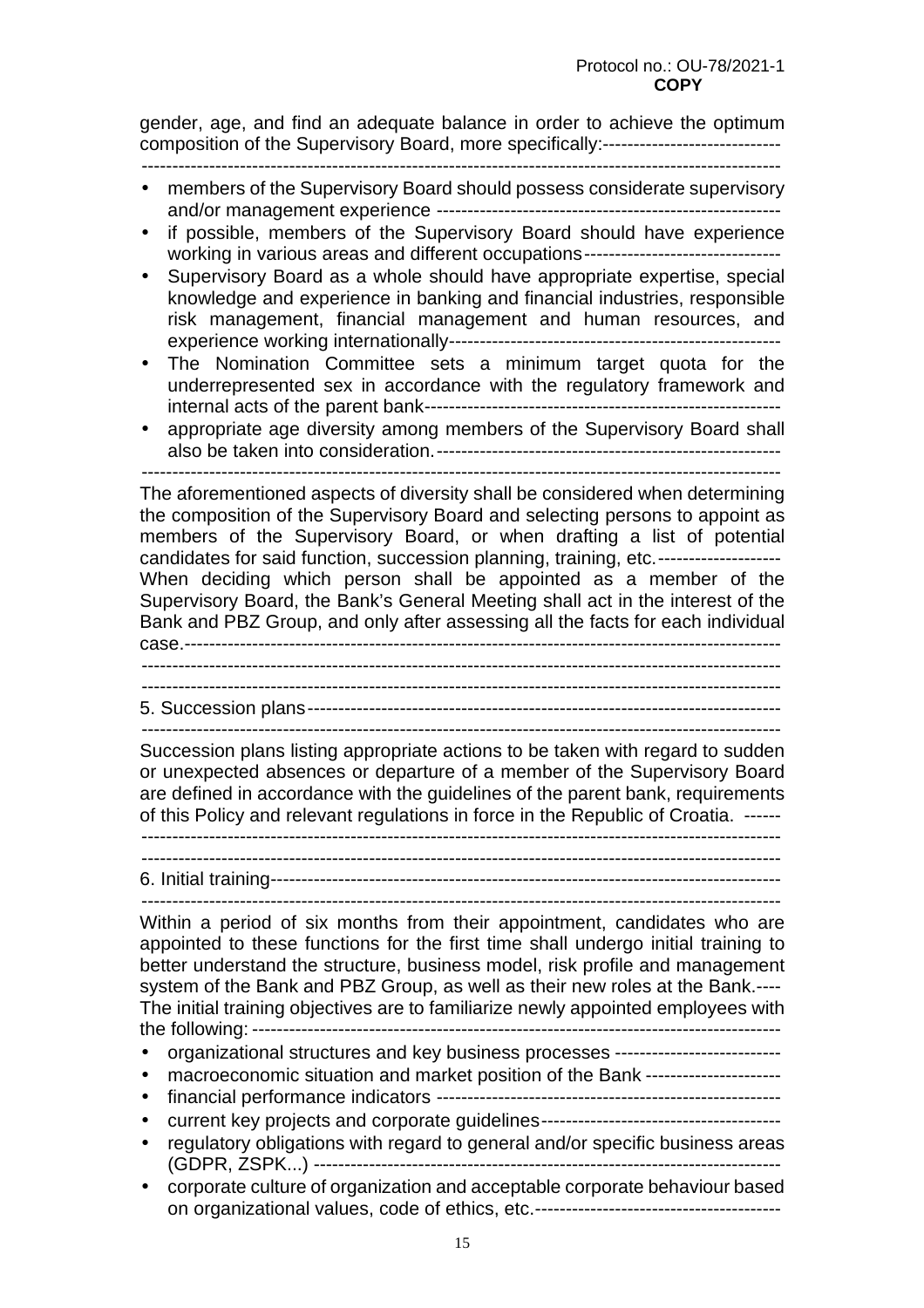- principles of active employee management and available instruments-------
- requirements, conditions and specifics of the function to which they were appointed etc. --------------------------------------------------------------------------------

Expert Service provides the necessary budget and organizes the content and implementation of initial training, and candidates who are appointed to these functions for the first time shall access the initial training in accordance with relevant Human Resources and Organization procedures. ------------------------- The duration of candidates' initial training shall be determined by the Bank's Expert Service depending on pre-set plans and the initial training program, with the duration being one (1) to five (5) days. -----------------------------------------------

 -------------------------------------------------------------------------------------------------------- --------------------------------------------------------------------------------------------------------

7. Ongoing education --------------------------------------------------------------------------- --------------------------------------------------------------------------------------------------------

In addition to fulfilling the requirements referred to in the previous items, candidates shall also continuously expand their professional knowledge and ensure their permanent competencies within the scope of their authority in the following areas: -----------------------------------------------------------------------------------

- Strategic management and planning ---------------------------------------------------
- Regulatory and prudential framework --------------------------------------------------
- Risk management ---------------------------------------------------------------------------
- Financial markets ---------------------------------------------------------------------------
- Accounting and finances ------------------------------------------------------------------
- Internal audit ----------------------------------------------------------------------------------
- Human resources management and organization --------------------------------- --------------------------------------------------------------------------------------------------------

The above requirement means any participation at professional specialist programs (course, seminar, workshop), forum and conferences within the country and abroad, and participation in strategic meetings, coordination and educational programs organized by the Intesa Sanpaolo Group.------------------- Professional training shall be attended at least 3 days a year. ---------------------

--------------------------------------------------------------------------------------------------------

Professional training shall be documented by annually reviewing personal education advancements in accordance with the organizational and individual needs for expanding professional knowledge, and pursuant to the valid procedures set by the Expert Service for training activities. --------------------------

--------------------------------------------------------------------------------------------------------

Expert Service, in cooperation with the relevant functions of the Bank, monitors all relevant circumstances in relation to the content of aforementioned professional training and updates all training content or related plans and programs with new developments or changes. ------------------------------------------

--------------------------------------------------------------------------------------------------------

 -------------------------------------------------------------------------------------------------------- 8. Final provisions -------------------------------------------------------------------------------

--------------------------------------------------------------------------------------------------------

This Policy shall be adopted by the General Meeting of the Bank at the proposal of the Management Board of the Bank. The procedure for amending the Policy is identical to the procedure of its adoption. --------------------------------------------- --------------------------------------------------------------------------------------------------------

Head of Human Resources and Organization is in charge of all amendments which are not essential but technical in nature, acting pursuant to the consent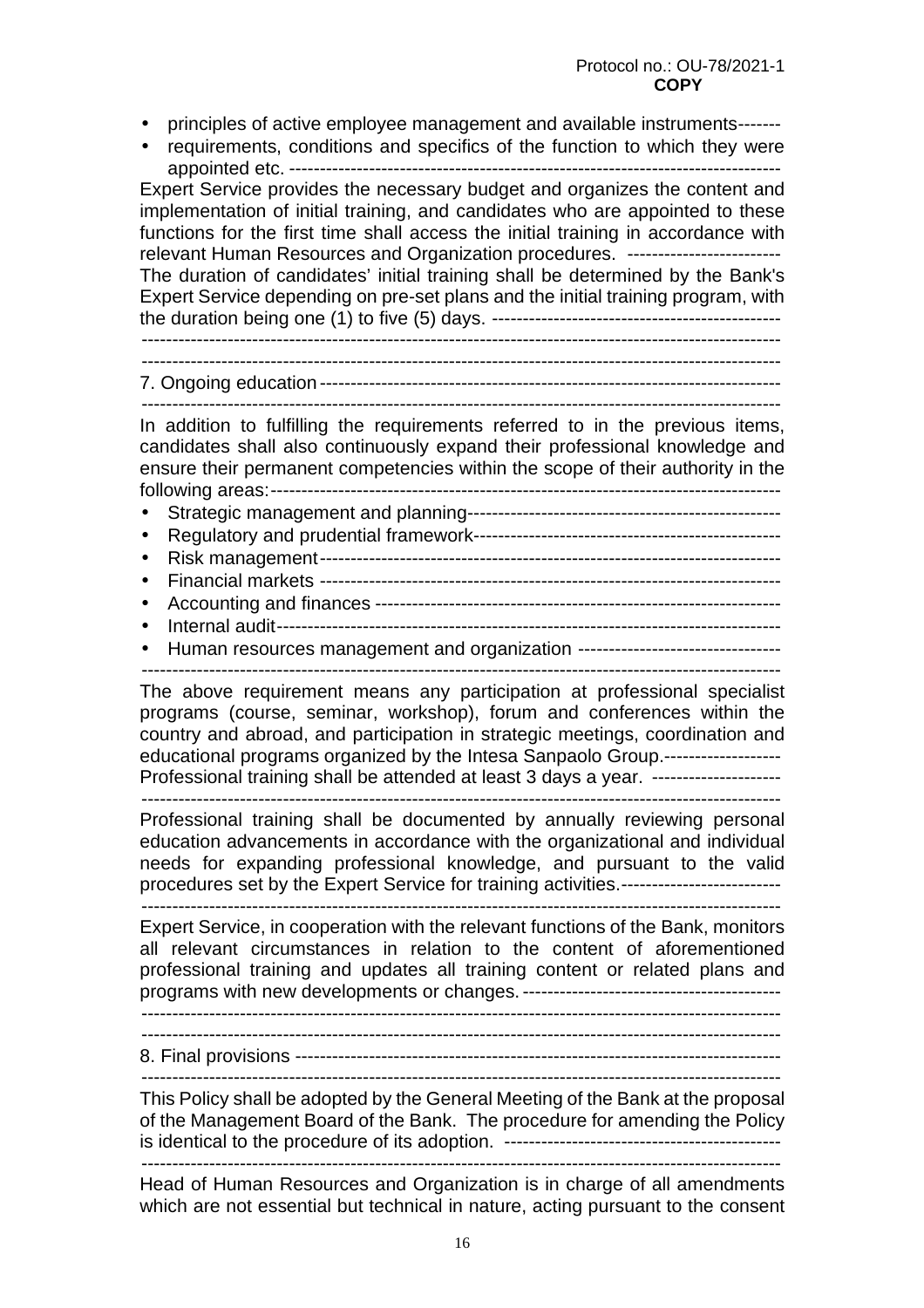of a competent member of the Management Board and subject to sending a prior notification to the parent bank. -------------------------------------------------------

--------------------------------------------------------------------------------------------------------

The provisions of this Policy shall be appropriately implemented at the PBZ group level, i.e. PBZ coordinates the subsidiaries to ensure that rules in line with this Policy are adopted, taking into account their specific characteristics and applicable regulations, within the framework set forth by Intesa Sanpaolo Group rules. --------------------------------------------------------------------------------------- --------------------------------------------------------------------------------------------------------

By virtue of entry into force of this Policy, Policy on the target structure of the Supervisory Board of Privredna banka Zagreb d.d. number: IGS\_2\_19/3, of 24 (in words: twenty-fourth) July 2019 (in words: two thousand and nineteen) shall expire. ----------------------------------------------------------------------------------------------

--------------------------------------------------------------------------------------------------------

 -------------------------------------------------------------------------------------------------------- Explanation of the proposal: ------------------------------------------------------------------

A proposal is made to the Extraordinary General Meeting to adopt the Policy on the target structure of the Supervisory Board of Privredna banka Zagreb d.d. and on the suitability assessment criteria in order to align with the provisions of the Croatian National Bank's Decision on the assessment of the suitability of the chairperson of the management board, members of the management board, members of the supervisory board and key function holders in a credit institution, as published in the Official Gazette no.: 20/2021 of 26 (in words: twenty-sixth) February 2021 (in words: two thousand and twenty-one). ----------

--------------------------------------------------------------------------------------------------------

Ad 2) The Management Board of the Bank, having received a positive opinion of the Nomination Committee, puts forward before the Extraordinary General Meeting of the Bank the proposal to adopt the following -----------------------------

--------------------------------------------------------------------------------------------------------

#### **DECISION**

### **on the suitability of candidates for members of the Supervisory Board of the Bank and the collective suitability of the Supervisory Board of the Bank**  --------------------------------------------------------------------------------------------------------

--------------------------------------------------------------------------------------------------------

- 1. Upon completion of the assessment of the suitability of the candidates for members of the Supervisory Board of the Bank, it was found that:------------
- g. Ignacio José Jaquotot Calvo is suitable to perform the function of a member and the president of the Supervisory Board of the Bank; -------------
- Ms Maja Martinović is suitable to perform the function of a member of the Supervisory Board of the Bank. ---------------------------------------------------------
- 2. It is assessed that the Members of the Supervisory Board collectively or individually have the necessary knowledge, skills and experience allowing them to monitor the Bank's operations independently and without undue influence from other persons and to have an understanding of its operations and significant risks. ------------------------------------------------------------------------

3. This Decision shall enter into force on the date of its adoption. ----------------

 -------------------------------------------------------------------------------------------------------- Explanation of proposed Decision: --------------------------------------------------------

--------------------------------------------------------------------------------------------------------

According to the provisions of the Credit Institutions Act and the CNB's Decision on the assessment of the suitability of the chairperson of the management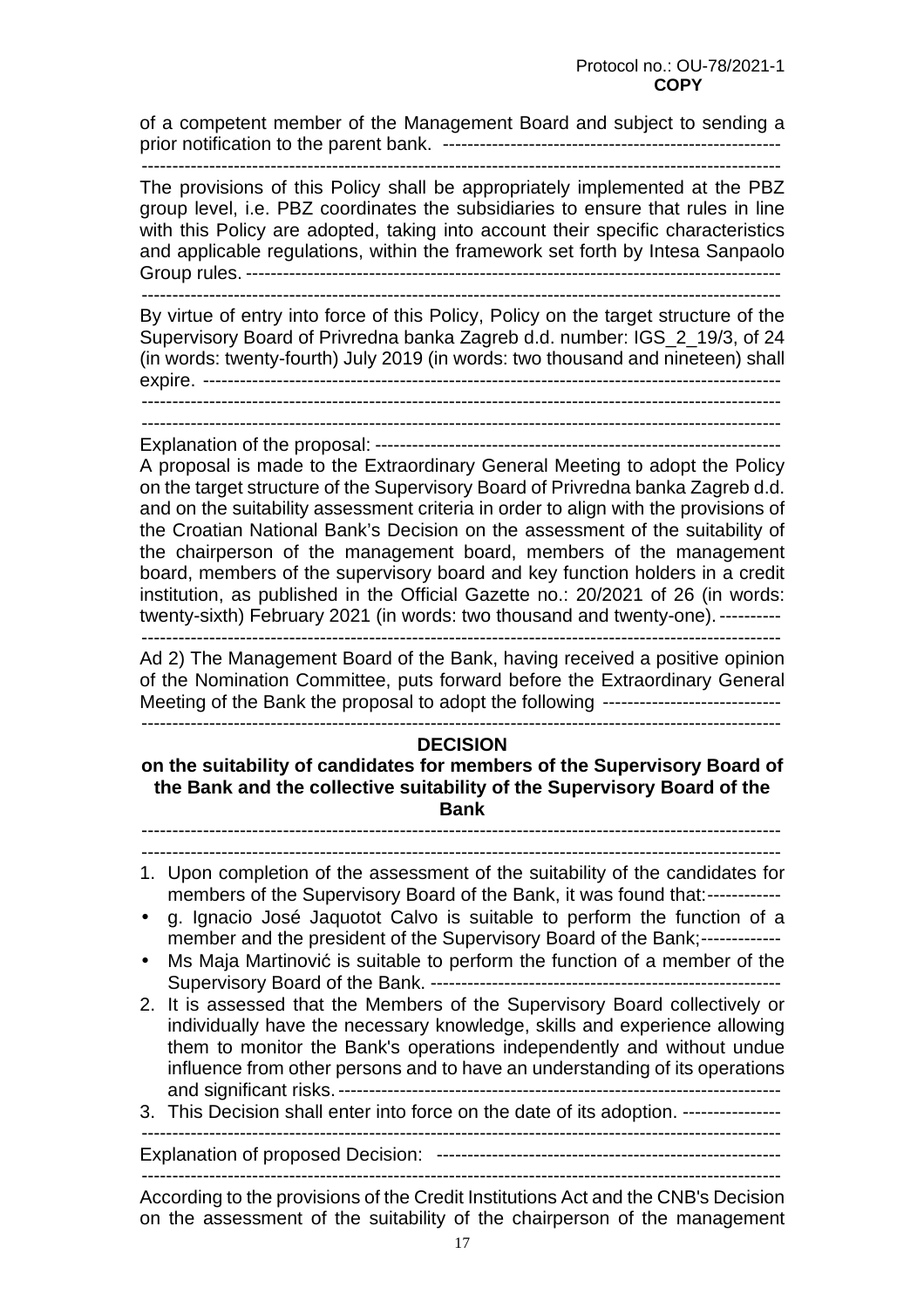board, members of the management board, members of the supervisory board and key function holders in a credit institution, the General Meeting decides on the suitability of candidates for members of the Supervisory Board of the Bank. --------------------------------------------------------------------------------------------------------

It is assessed that the Members of the Supervisory Board collectively or individually have the necessary knowledge, skills and experience allowing them to monitor the Bank's operations independently and without undue influence from other persons and to have an understanding of its operations and significant risks. ----------------------------------------------------------------------------------

--------------------------------------------------------------------------------------------------------

Ad 3) The Supervisory Board of the Bank, in line with the proposal of candidates for members of the Supervisory Board of the Bank by the Nomination Committee, puts forward before the Extraordinary General Meeting of the Bank the proposal to adopt the following ---------------------------------------------------------

--------------------------------------------------------------------------------------------------------

# **DECISION**

**on the election of two members of the Supervisory Board of the Bank**  --------------------------------------------------------------------------------------------------------

- 1. The following are elected to the Supervisory Board of the Bank for a term of office of three years: ------------------------------------------------------------------------
- Mr Ignacio Jose Jaquotot Calvo, LLM, domiciled in Madrid, Spain, for another term of office, effective from 24 (in words: the twenty-fourth) April 2022 (in words: two thousand and twenty-two), subject to prior approval of the Croatian National Bank --------------------------------------------------------------
- Ms Maja Martinović, PhD in Economics, domiciled in Zagreb, effective from 23 (in words: the twenty-third) April 2022 (in words: two thousand and twenty-two), subject to prior approval of the Croatian National Bank (elected as an independent member instead of Mr Branko Jeren, whose membership of the Supervisory Board shall expire on 22 (in words: the twenty-second) April 2022 (in words: two thousand and twenty-two).------------------------------
- 2. This Decision shall enter into force on the date of issuance of the prior approval of the Croatian National Bank for the performance of the function of a member of the supervisory board of a credit institution. --------------------

--------------------------------------------------------------------------------------------------------

Explanation of proposed Decision: --------------------------------------------------------- --------------------------------------------------------------------------------------------------------

Pursuant to Article 275 of the Companies Act the General Meeting decides on the election of members of the Supervisory Board. ------------------------------------ After the suitability assessment of Mr Ignacio Jaquotot and Ms Maja Martinović had been performed by the Bank's expert service, the Nomination Committee issued a positive opinion on their suitability for performing the function of a member of the Supervisory Board of the Bank in line with the Credit Institutions Act, by-laws, and the Charter of the Committees of the Supervisory Board, proposing them to the Supervisory Board of the Bank as candidates for Supervisory Board members. -----------------------------------------------------------------

Further to the foregoing and according to the provisions of Article 280 of the Companies Act, the Supervisory Board submits to the Extraordinary General Meeting of the Bank the proposal to re-elect Mr Jaquotot and to elect Ms Martinović as members of the Supervisory Board of the Bank for a three-year term of office subject to prior approval of the Croatian National Bank for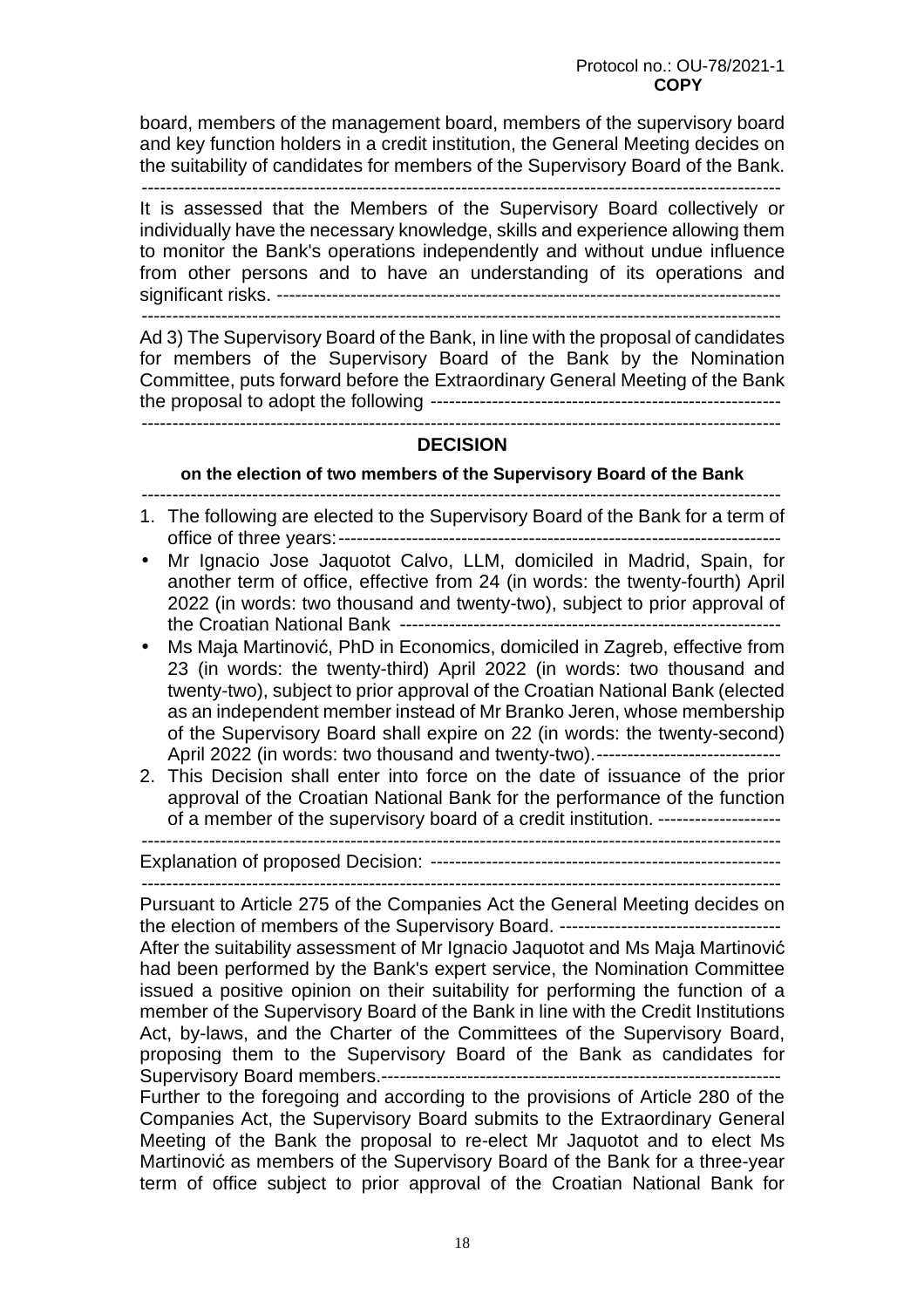performing the function of a member of the supervisory board of a credit institution. ----------------------------------------------------------------------------------------- The resumes of the nominated candidates are available on the Bank's web site. --------------------------------------------------------------------------------------------------------

--------------------------------------------------------------------------------------------------------

The Chairman of the General Meeting informed the present that the notice of the Extraordinary General Meeting notified the shareholders of the possibility for the shareholders to participate and cast a vote by remote electronic communication in line with Article 62 of the Articles of Association of Privredna banka Zagreb d.d. and of the obligations of the shareholders who intend to participate in the General Meeting by electronic means and the minimum technical preconditions. ------------------------------------------------------------------------

--------------------------------------------------------------------------------------------------------

The material for the Extraordinary General Meeting of the Bank, serving as basis for the adoption of the published decision, will be made available from the day of the notice of the Bank's Extraordinary General Meeting, on the premises of the Bank, Zagreb, Radnička cesta 44, B1-8A, on working days from 10 (in words: ten) to 12 (in words: noon) and on the website of the Bank. If a quorum stipulated by the Articles of Association of Privredna banka Zagreb d.d. is not constituted at this Extraordinary General Meeting, then the Extraordinary General Meeting will be held on 23 (in words: the twenty-third of) December 2021 (in words: two thousand and twenty-one), at the same location, beginning at the same time, and the Agenda of the meeting will remain the same. ---------

--------------------------------------------------------------------------------------------------------

The Chairman of the Extraordinary General Meeting established that the Extraordinary General Meeting was attended by the members of the Management Board via videoconference due to epidemiological measures introduced on account of the Covid-19 virus pandemic. ------------------------------

--------------------------------------------------------------------------------------------------------

The Chairman of the Extraordinary General Meeting established that the Company has a share capital of HRK 1,907,476,900.00 (in words: one billion, nine hundred and seven million, four hundred and seventy-six thousand and nine hundred kuna), divided into 19,074,769 (in words: nineteen million, seventy-four thousand and seven hundred and sixty-nine) shares carrying the right to 19,074,769 (in words: nineteen million, seventy-four thousand and seven hundred and sixty-nine) votes. The Bank holds 309,022 (in words: three hundred and nine thousand and twenty-two) shares carrying the right to 309,022 (in words: three hundred and nine thousand and twenty-two) votes, but this right is currently dormant. ----------------------------------------------------------------

--------------------------------------------------------------------------------------------------------

The Chairman furthermore established that the Extraordinary General Meeting of the Bank was attended by the shareholder, i.e. the proxy of the shareholder having a total of 18,591,522 (in words: eighteen million, five hundred and ninety-one thousand and five hundred and twenty-two) shares carrying the right to 18,591,522 (in words: eighteen million, five hundred and ninety-one thousand and five hundred and twenty-two) votes, which represent a share capital of HRK 1,859,152,200.00 (in words: one billion, eight hundred and fifty-nine million, one hundred and fifty-two thousand, and two hundred kuna) and make 97.47% (in words: ninety-seven point forty-seven percent) of the total share capital of the Bank and 99.07% (in words: ninety-nine point zero seven percent) of the Bank's share capital carrying voting rights, and that the Extraordinary General Meeting was to adopt decisions by a majority vote (simple majority).-------------------------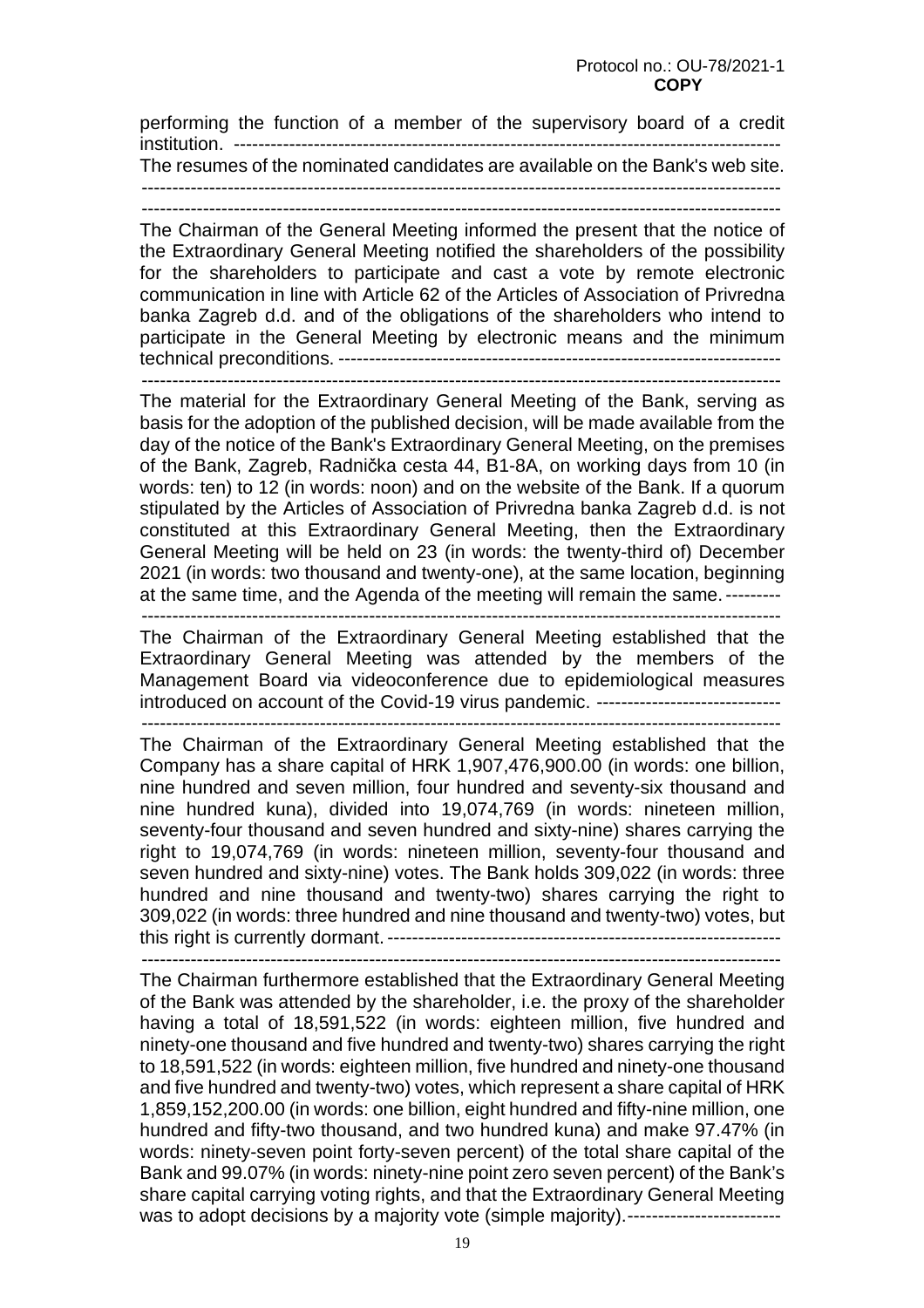-------------------------------------------------------------------------------------------------------- The Chairman of the Meeting established that the conditions from the Articles of Association of the Bank were met for this Extraordinary General Meeting to bring valid decisions because quorum requires the presence of shareholders or their proxies holding more than one half of the shares carrying voting rights compared to the total number of votes carrying voting rights. -----------------------

 -------------------------------------------------------------------------------------------------------- --------------------------------------------------------------------------------------------------------

The Chairman of the EGM invited the shareholder to vote on the agenda items of the Extraordinary General Meeting by selecting "FOR", "AGAINST" or "ABSTAINED" and established that voting on the agenda item would be closed after 60 (in words: sixty) seconds. ----------------------------------------------------------- --------------------------------------------------------------------------------------------------------

**Ad 1)** ------------------------------------------------------------------------------------------------

--------------------------------------------------------------------------------------------------------

After the voting was closed, the Chairman of the EGM was invited to read the votes from the screen in the conference room where the EGM was being held and to disclose the data on the number of votes "for"; "against", and "abstained". --------------------------------------------------------------------------------------------------------

The Chairman of the Meeting established that a total of 18,591,522 (in words: eighteen million, five hundred and ninety-one thousand and five hundred and twenty-two) valid votes were cast for the Policy on the target structure of the Supervisory Board of PBZ d.d. and on the suitability assessment criteria and that there were no votes against or abstentions. ----------------------------------------

--------------------------------------------------------------------------------------------------------

The Chairman established that the votes cast on the Policy on the target structure of the Supervisory Board of PBZ d.d. and on the suitability assessment criteria represented 18,591,522 (in words: eighteen million, five hundred and ninety-one thousand and five hundred and twenty-two) shares on the basis of which valid votes were cast and a share capital of HRK 1,859,152,200.00 (in words: one billion, eight hundred and fifty-nine million, one hundred and fifty-two thousand, and two hundred kuna), which votes made up 100.00% (in words: one hundred percent) of the represented votes and the represented share capital of the Bank and 97.47% (in words: ninety-seven point forty-seven percent) of total votes and the total share capital of the Bank. ------ --------------------------------------------------------------------------------------------------------

The Chairman of the EGM established that the EGM passed by a majority of votes the Policy on the target structure of the Supervisory Board of PBZ d.d. and on the suitability assessment criteria, as attached to these Minutes. --------

 -------------------------------------------------------------------------------------------------------- --------------------------------------------------------------------------------------------------------

**Ad 2)** ------------------------------------------------------------------------------------------------

--------------------------------------------------------------------------------------------------------

After the voting was closed, the Chairman of the EGM was invited to read the votes from the screen in the conference room where the EGM was being held and to disclose the data on the number of votes "for"; "against", and "abstained". --------------------------------------------------------------------------------------------------------

--------------------------------------------------------------------------------------------------------

The Chairman of the Meeting established that a total of 18,591,522 (in words: eighteen million, five hundred and ninety-one thousand and five hundred and twenty-two) valid votes were cast for the proposed Decision on the suitability of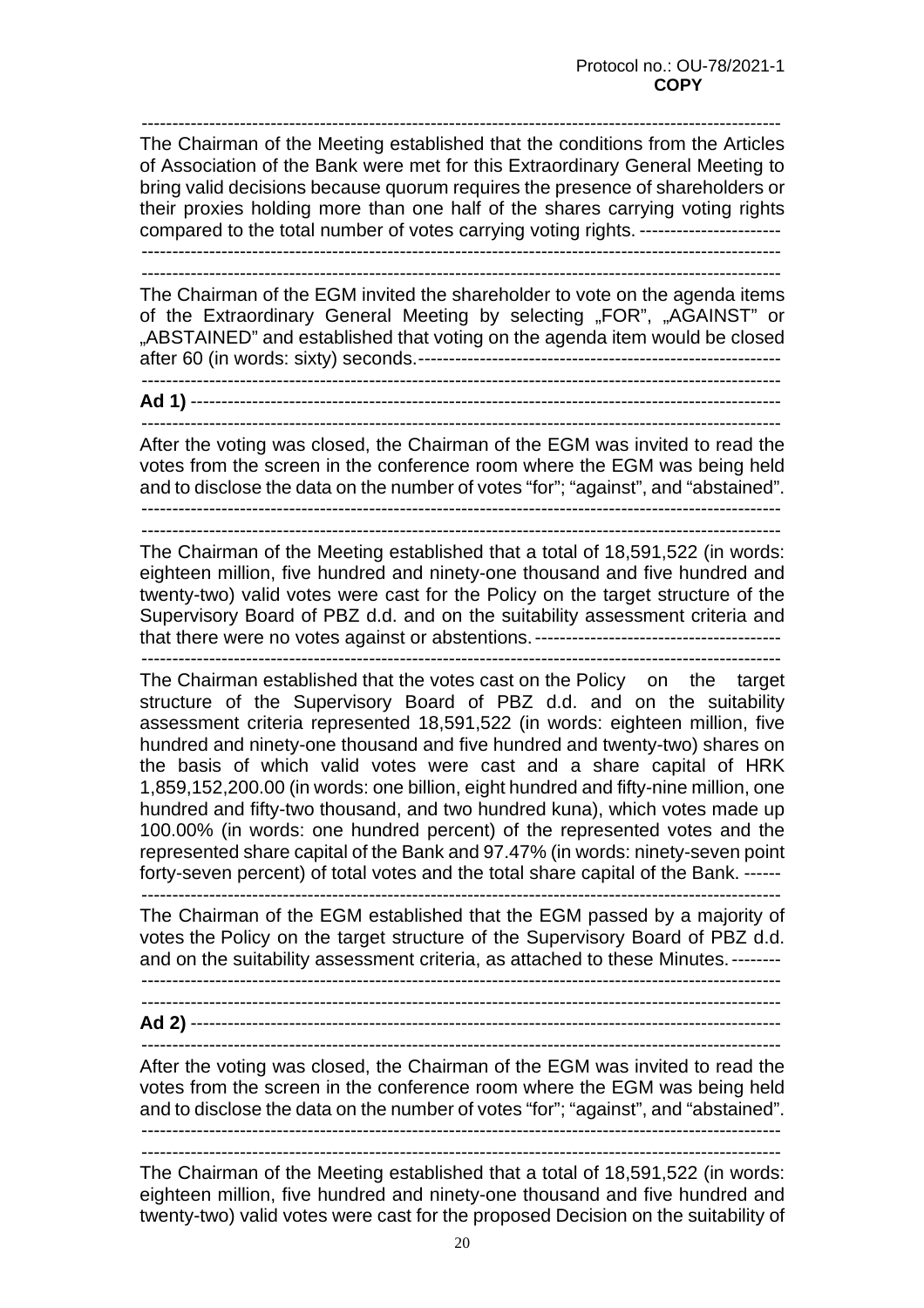candidates for members of the Supervisory Board of the Bank and the collective suitability of the Supervisory Board of the Bank and that there were no votes against or abstentions. ------------------------------------------------------------------------- --------------------------------------------------------------------------------------------------------

The Chairman established that the votes cast on the Decision on the suitability of candidates for members of the Supervisory Board of the Bank and the collective suitability of the Supervisory Board of the Bank represented 18,591,522 (in words: eighteen million, five hundred and ninety-one thousand and five hundred and twenty-two) shares on the basis of which valid votes were cast and a share capital of HRK 1,859,152,200.00 (in words: one billion, eight hundred and fifty-nine million, one hundred and fifty-two thousand, and two hundred kuna), which votes made up 100.00% (in words: one hundred percent) of the represented votes and the represented share capital of the Bank and 97.47% (in words: ninety-seven point forty-seven percent) of total votes and the total share capital of the Bank. ---------------------------------------------------------------

--------------------------------------------------------------------------------------------------------

The Chairman of the EGM established that the EGM passed by a majority of votes the Decision on the suitability of candidates for members of the Supervisory Board of the Bank and the collective suitability of the Supervisory Board of the Bank, as attached to these Minutes, assessing that candidates for members of the Supervisory Board of the Bank, Mr Ignacio José Jaquotot Calvo and Ms Maja Martinović were suitable for the performance of the function of a member of the Supervisory Board. ----------------------------------------------------------

 -------------------------------------------------------------------------------------------------------- **Ad 3)** ------------------------------------------------------------------------------------------------

--------------------------------------------------------------------------------------------------------

After the voting was closed, the Chairman of the EGM was invited to read the votes from the screen in the conference room where the EGM was being held and to disclose the data on the number of votes "for"; "against", and "abstained".

--------------------------------------------------------------------------------------------------------

--------------------------------------------------------------------------------------------------------

The Chairman of the Meeting established that a total of 18,591,522 (in words: eighteen million, five hundred and ninety-one thousand and five hundred and twenty-two) valid votes were cast for the Decision on the election of two members of the Supervisory Board of the Bank and that there were no votes against or abstentions. -------------------------------------------------------------------------

--------------------------------------------------------------------------------------------------------

The Chairman established that the votes cast on the Decision on the election of two members of the Supervisory Board of the Bank represented 18,591,522 (in words: eighteen million, five hundred and ninety-one thousand and five hundred and twenty-two) shares on the basis of which valid votes were cast and a share capital of HRK 1,859,152,200.00 (in words: one billion, eight hundred and fifty-nine million, one hundred and fifty-two thousand, and two hundred kuna), which votes made up 100.00% (in words: one hundred percent) of the represented votes and the represented share capital of the Bank and 97.47% (in words: ninety-seven point forty-seven percent) of total votes and the total share capital of the Bank. ---------------------------------------------------------------

--------------------------------------------------------------------------------------------------------

The Chairman of the EGM established that the EGM passed by a majority of votes the Decision on the election of two members of the Supervisory Board of the Bank, as attached to these Minutes, electing to the Supervisory Board of the Bank, subject to prior approval of the Croatian National Bank for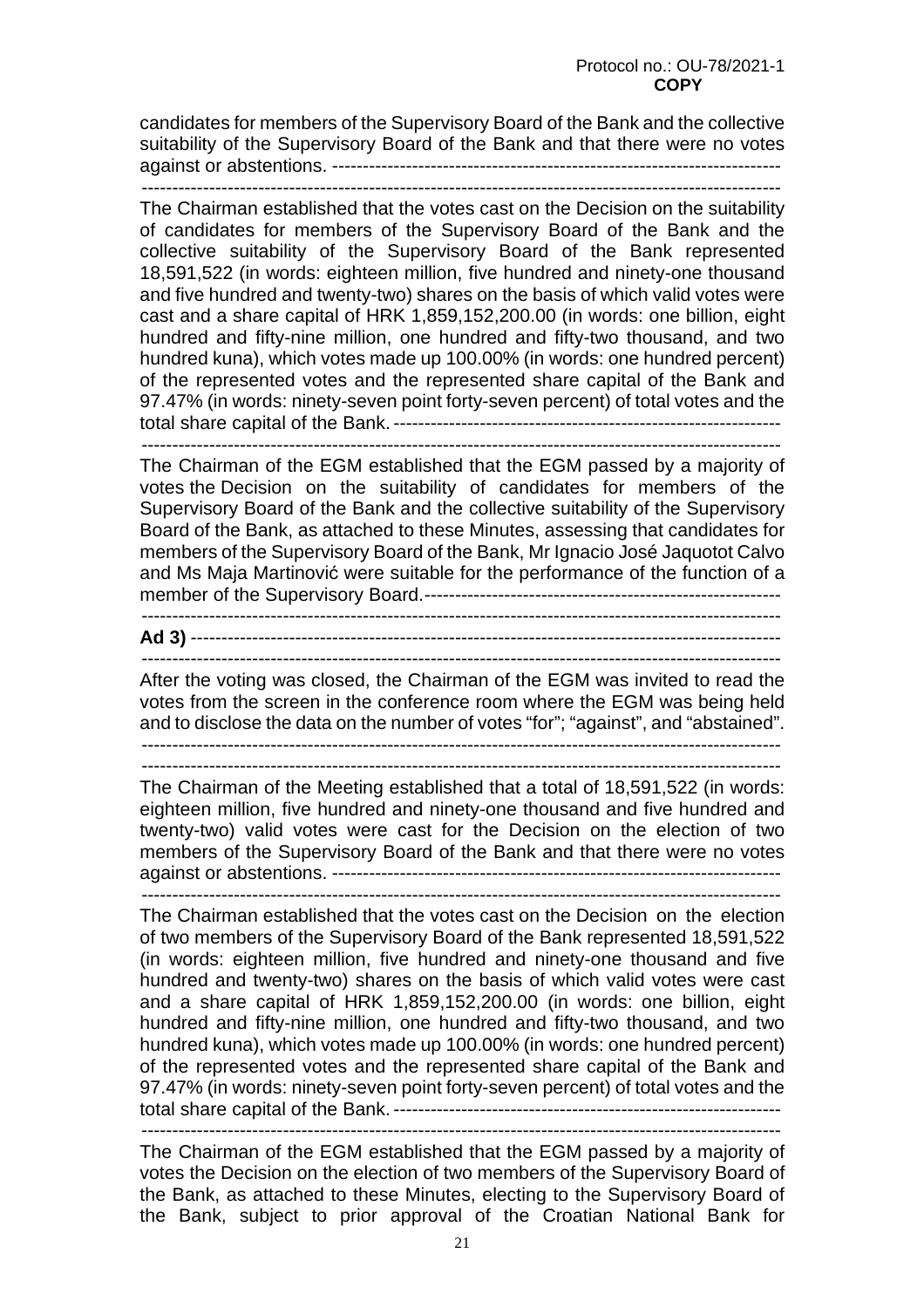#### Protocol no.: OU-78/2021-1  *COPY* **COPY**

performance of the function of a member of the supervisory board of a credit institution, for a term of office of three years: Mr Ignacio Jose Jaquotot Calvo, effective from 24 (in words: the twenty-fourth of) April 2022 (in words: two thousand and twenty-two), and Ms Maja Martinović, effective from 23 (in words: the twenty-third of) April 2022 (in words: two thousand and twenty-two), elected as an independent member instead of Mr Branko Jeren, whose membership of the Supervisory Board shall expire on 22 (in words: the twentysecond of) April 2022 (in words: two thousand and twenty-two). ------------------- --------------------------------------------------------------------------------------------------------

The Chairman of the Meeting thanked Mr Branko Jeren for his cooperation, support, and substantial contribution to the Bank's operations, work of the Supervisory Board of the Bank and its committees, and welcomed the newly elected member of the Supervisory Board. -----------------------------------------------

--------------------------------------------------------------------------------------------------------

After considering the agenda items, the Chairman of the Meeting thanked the present shareholder and the Management Board of the Bank for their participation in the work of the Meeting and closed the Meeting at 11:15 (in words: eleven fifteen). ------------------------------------------------------------------------- --------------------------------------------------------------------------------------------------------

Internal minutes were signed by the Executive Director of the General Secretariat Office, Ms Kitica Mioč. ---------------------------------------------------------- I confirm that the minutes were read prior to their signing in accordance with Article 69, par. 1, item 5 of the Notaries Public Act. ------------------------------------ --------------------------------------------------------------------------------------------------------

Three copies of the deed have been issued, two for the Company and one for the court register. -------------------------------------------------------------------------------- --------------------------------------------------------------------------------------------------------

## Notary public Iva Dujmović, sgd.

Enclosed with the Minutes is the following: -----------------------------------------------

- Notice of the Extraordinary General Meeting of Privredna banka Zagreb d.d. published on the website of the court register of the Commercial Court in Zagreb, dated 13/11/2021 (in words: the thirteenth of November, two thousand and twenty-one) ----------------------------------------------------------------
- Power of attorney of Ignacio Jaquotot, President of the Supervisory Board and President of the General Meeting of Privredna banka Zagreb d.d. ------
- Decision of the County Court in Zagreb on the reappointment of Prof. Višnja Žunac as certified court interpreter for English and Italian -----------------------
- List of the present shareholders/representatives at the Extraordinary General Meeting, 22/12/2021 (in words: the twenty-second of December, two thousand and twenty-one) -----------------------------------------------------------
- Extraordinary General Meeting quorum report -------------------------------------
- Results of the voting at the Extraordinary General Meeting, 22/12/2021 (in words: the twenty-second of December, two thousand and twenty-one) ----
- Policy on the target structure of the Supervisory Board of PBZ d.d. and on the suitability assessment criteria -------------------------------------------------------
- Decision on the suitability of candidates for members of the Supervisory Board of the Bank and the collective suitability of the Supervisory Board of the Bank ---------------------------------------------------------------------------------------